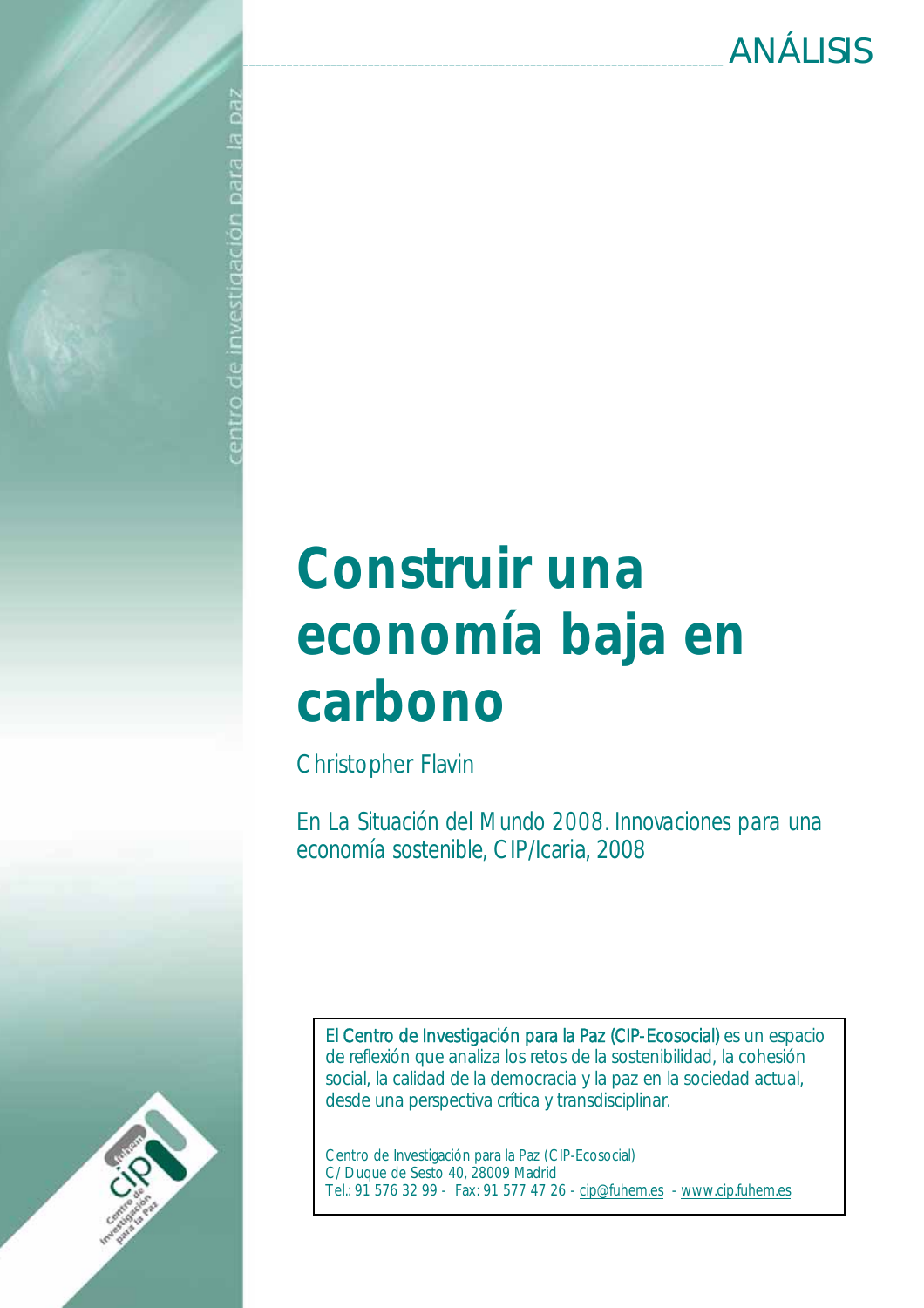### 6

◉

## Construir una economía baja en carbono

## Christopher Flavin

Durante el último medio millón de años, el clima mundial ha pasado por cuatro eras glaciares, separadas por cuatro períodos cálidos, con los hielos sepultando extensas zonas de Norteamérica, Europa y Asia para luego retroceder, con miles de especies desplazadas y profundos cambios en las zonas costeras, a medida que subía o bajaba el nivel de los mares. Sin embargo, a lo largo de estos cientos de miles de años la concentración atmosférica de dióxido de carbono  $(CO_2)$ , que desempeña un papel clave en la regulación del clima, no ha superado nunca las 300 partes por millón.<sup>1</sup>

En 2007 la concentración atmosférica de CO<sub>2</sub> superó las 382 partes por millón - y equivaldría ya a 430 partes por millón teniendo en cuenta el efecto de otros gases de efecto invernadero (véase gráfico 6-1). La humanidad corre el riesgo de estar creando un clima desconocido en la historia del planeta, con una evolución acelerada, anormal y con implicaciones más dramáticas que cualquier otro cambio experimentado por el clima desde que la Tierra colisionara con un enorme asteroide hace casi un millón de años. Si las emisiones de gases efecto invernadero no disminuyen en la próxima década, nos exponemos a provocar una alteración incontrolable del clima del mundo, que podría durar siglos y que nuestros descendientes serían incapaces de parar.<sup>2</sup>

La humanidad está entrando en territorio desconocido. Los combustibles fósiles han hecho posible la economía moderna y todos sus logros materiales, pero lograr una economía baja en carbono es ahora el

⊕

155

◈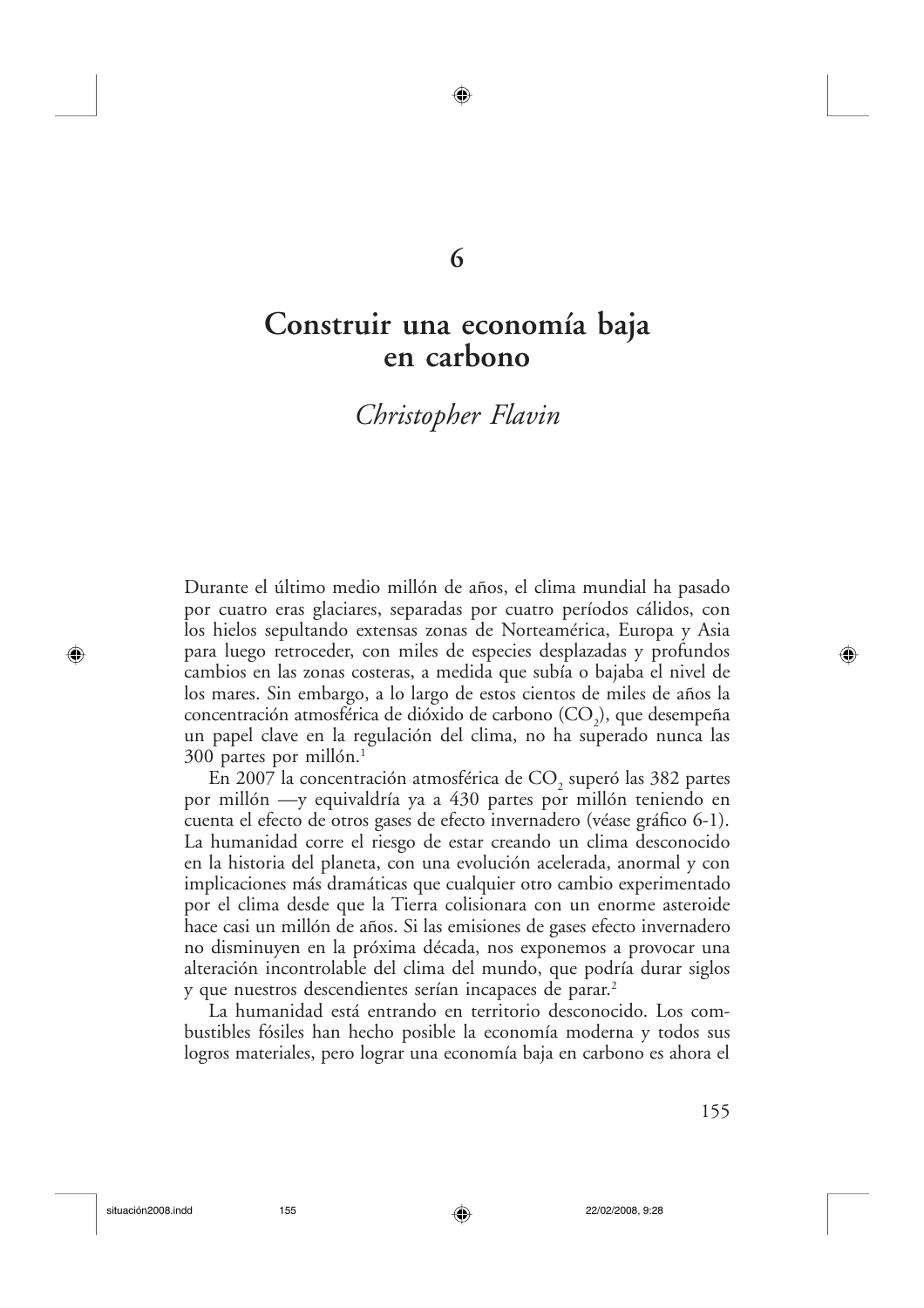reto principal de nuestra época. Responder a este desafío va a requerir una reestructuración de la industria mundial de la energía a través de innovaciones tecnológicas, económicas y políticas tan inauditas como el cambio climático que han de afrontar.

◉

#### Evitar la catástrofe

Los científicos han comprendido recientemente que los cambios en la concentración atmosférica de dióxido de carbono, metano y otros gases menos comunes podrían provocar una catástrofe ecológica de proporciones pavorosas. El clima, según parece, no es el inmenso e implacable sistema que aparenta ser.

Los anteriores cambios climáticos fueron originados por pequeñas alteraciones en la órbita de la Tierra y de su orientación con respecto al sol —que proporcionaban, por ejemplo, la energía adicional suficiente para calentar el planeta durante miles de años, incrementando la concentración de dióxido de carbono en la atmósfera y provocando cambios todavía mayores de temperatura que los científicos denominan retroalimentación positiva. La descomunal liberación actual de  $CO<sub>2</sub>$  y de otros gases de efecto invernadero a la atmósfera está originando cambios mucho más grandes en la atmósfera en pocas décadas.<sup>3</sup>





◈

situación2008.indd

⊕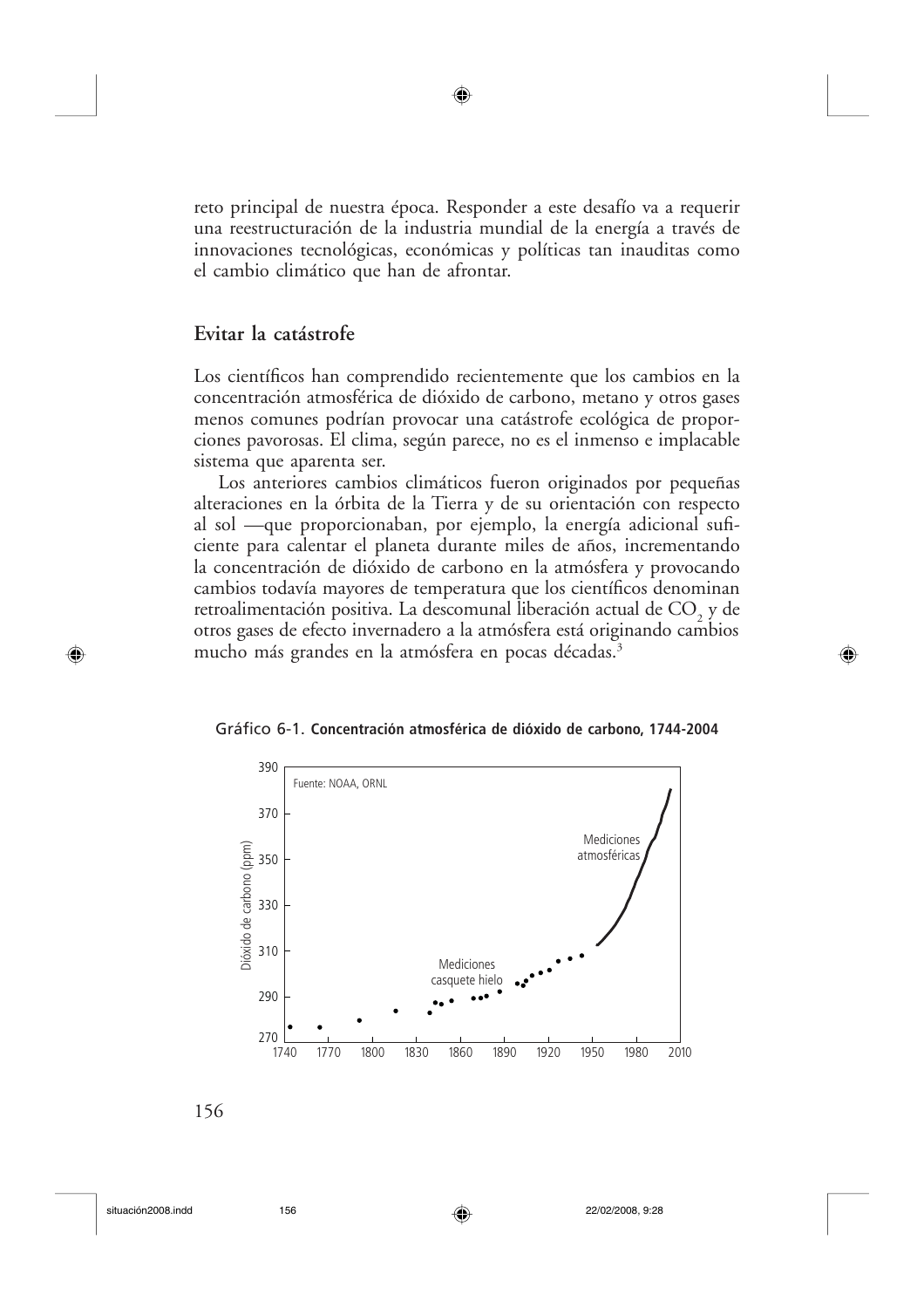Los científicos prevén actualmente que durante las próximas décadas disminuirá la capacidad de la Tierra y de los océanos para absorber las emisiones de carbono, mientras que las enormes alteraciones en el Ártico pueden acelerar el calentamiento todavía más. La fusión de la tundra liberará millones de toneladas de metano, un gas de efecto invernadero más poderoso que el CO<sub>2</sub>. Y la progresiva desaparición del casquete de hielo ártico debido a la prolongación de los veranos —aproximadamente la mitad ya ha desaparecido— será como eliminar un inmenso aparato de aire acondicionado del hemisferio norte de la Tierra. Ello calentará el clima todavía más y podría significar el fin de la capa de hielo de un millón de años que cubre Groenlandia, que contiene suficiente agua para elevar más de siete metros el nivel del mar en todo el planeta.<sup>4</sup>

No sabemos cuándo se alcanzará este punto de inflexión, o si ya hemos llegado a él, pero está claro que un cambio ecológico de esta magnitud provocaría unas perturbaciones sin precedentes en las economías del mundo. Un estudio sin precedentes de 2006, dirigido por el antiguo director del departamento de economía del Banco Mundial, Nicholas Stern, concluía que el cambio climático podría reducir la producción económica mundial entre un 5 y un 20%. Y en su libro de 2007, *The Age of Turbulence* (La Era de la Turbulencia), el destacado economista y defensor del libre mercado Alan Greenspan incluye el cambio climático como uno de los cinco factores que podrían hacer descarrilar la economía de EEUU en el siglo XXI. La naturaleza desigual y perturbadora de estos cambios podría desatar una crisis más grave aún, a medida que los conflictos en el seno y entre distintas sociedades socaven su estabilidad.<sup>5</sup>

Durante 2006 la quema de combustibles fósiles liberó a la atmósfera 8.000 millones de toneladas de carbono —casi un millón por hora—, representando el carbón y el petróleo aproximadamente un 40% de estas emisiones respectivamente y el gas natural el resto. La fabricación de cemento emitió casi otros 350 millones de toneladas, mientras que la deforestación y la agricultura liberaban unos 1.600 millones. Las emisiones mundiales de carbono procedentes de los combustibles fósiles se han multiplicado por cinco desde 1950 y han aumentado un 30% sólo desde 1990. En la actualidad, los combustibles fósiles proporcionan las cuatro quintas partes de la energía que alimenta la economía global.<sup>6</sup>

La quema de combustibles fósiles a esta escala constituye un inmenso y arriesgado experimento con la biosfera del planeta Tierra; los científicos no están seguros todavía cuando cruzaremos el umbral invisible pero catastrófico del no retorno, pero hay evidencias crecientes que sugieren que podemos estar acercándonos. El director del Instituto de Estudios

◈

157

⊕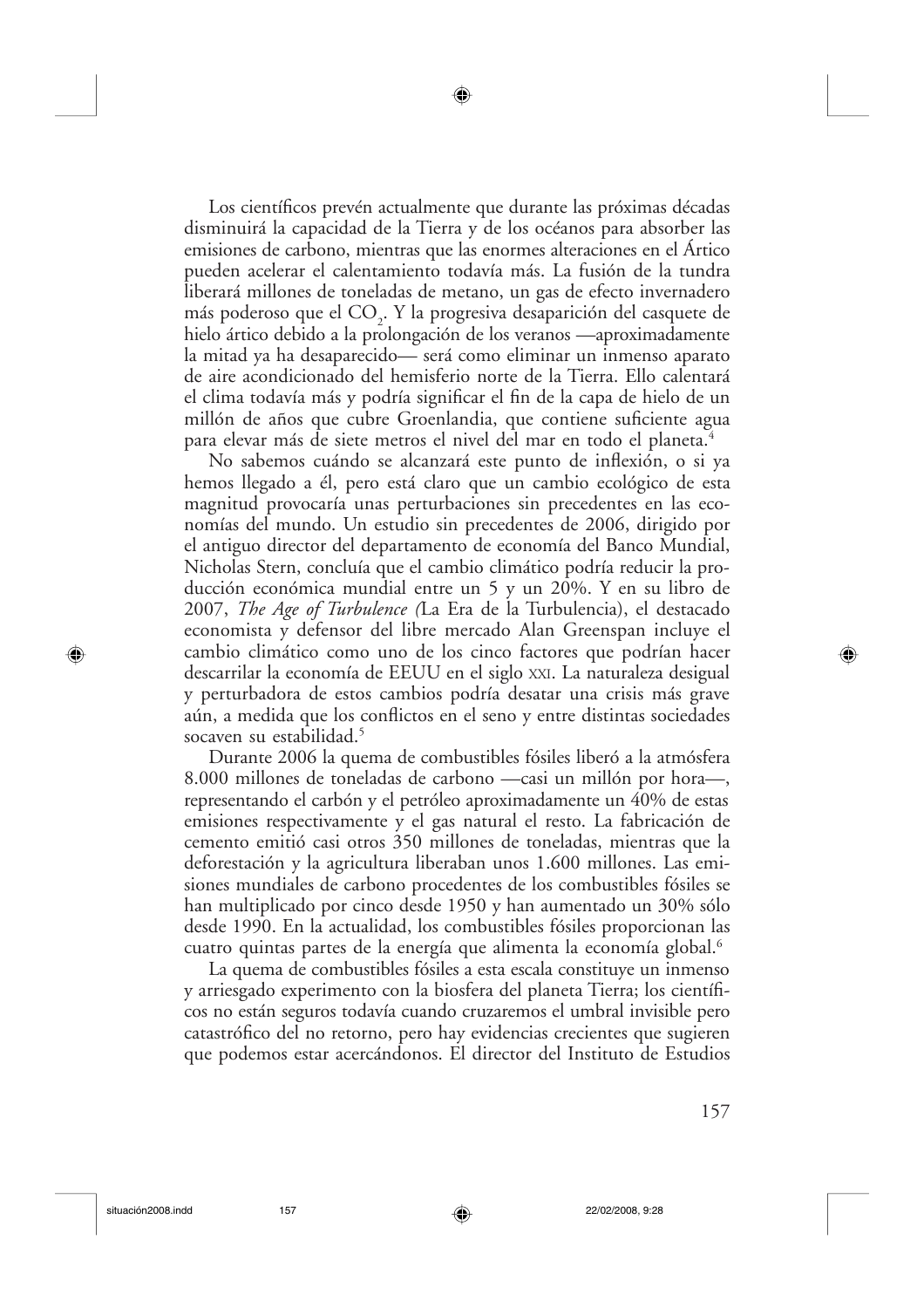Espaciales Goddard de la NASA, James Hansen, es uno de los cada vez más numerosos científicos expertos en clima que consideran que el mundo debería hacer todos los esfuerzos posibles para evitar que la concentración atmosférica de CO<sub>2</sub> supere las 450 partes por millón y la concentración real (incluyendo metano y gases traza) las 500 partes por millón. Con ello el aumento de la temperatura media mundial se limitaría a entre 2,4 y 2,8 grados centígrados por encima de los niveles preindustriales. El aumento es hasta ahora de algo menos de 0,8 grados centígrados. $7$ 

Para mantener el clima dentro de los márgenes de oscilación del último millón de años, la tendencia actual de las emisiones tendría que invertirse muy rápidamente, según los complejos modelos utilizados por los científicos incluidos en el informe del Grupo Intergubernamental sobre Cambio Climático (IPCC) y publicados a principios de 2007. El escenario del IPPC, que más se aproxima a los posibles límites ecológicos, sugiere que las emisiones globales de carbono tendrían que tocar techo antes de 2020 y reducirse el ritmo actual de emisión entre un 40 y un 70% para 2050, disminuyendo con el tiempo a cero.<sup>8</sup>

La magnitud del desafío es evidente cuando la evolución de las emisiones requerida para mantener la concentración atmosférica de carbono por debajo de las 450 partes por millón se compara con la tendencia actual (véase tabla 6-1). El Departamento de Energía de EEUU pronostica que el consumo energético y las emisiones de carbono aumentarán casi un 60% para 2030 —un ritmo medio anual de 1,8%. Ello supon-

| <b>Indicador</b>                                                                  | 2006 | 2050             |                             |
|-----------------------------------------------------------------------------------|------|------------------|-----------------------------|
|                                                                                   |      | Tendencia actual | Escenario de estabilización |
| C ncentración CO <sub>2</sub><br>(partes p r millón)                              | 382  | ~100             | $<$ 450                     |
| Energía (miles de mill nes<br>de t neladas de petróle<br>equivalente)             | 12   | 22               | 16                          |
| Emisi nes de carb n<br>as ciadas a la energía (miles<br>de mill nes de t neladas) | 8    | 16               | 4                           |

◈

Tabla 6-1. Consumo de energía y emisiones de carbono mundiales en 2006 y en 2050 en dos escenarios

Fuente: Véase n ta nº 9.

⊕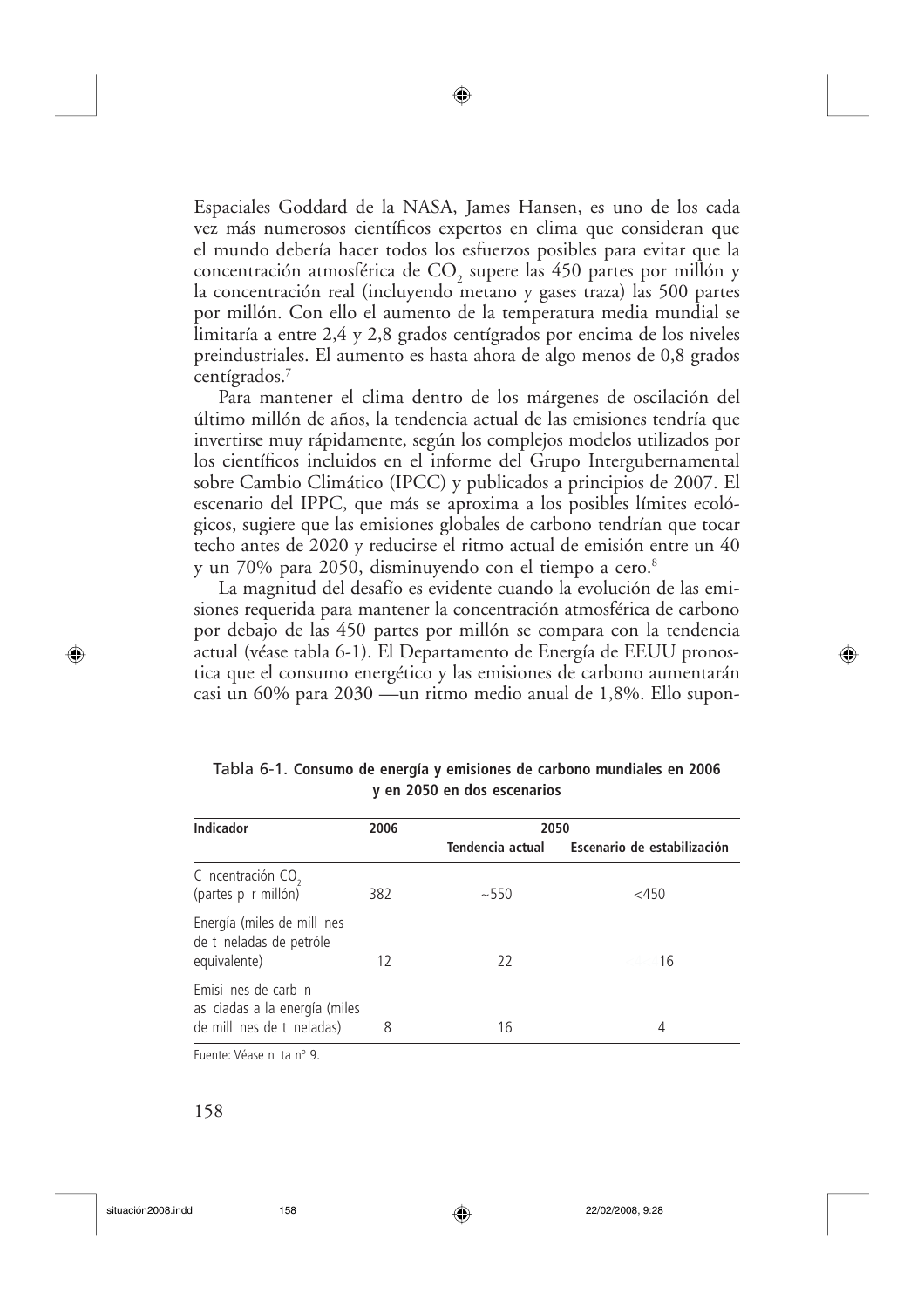dría un volumen de emisiones de casi 12.000 millones de toneladas en 2030 y, presumiendo un crecimiento constante a este ritmo, de cerca de 16.000 millones de toneladas en 2050 —casi cuatro veces las emisiones anuales de 4.000 toneladas requeridas para mantener la concentración de CO<sub>2</sub> por debajo de las 450 partes por millón.<sup>9</sup>

El desafío se complica por el hecho de que las necesidades energéticas de países pobres como la India y China han aumentado aceleradamente en los últimos años, a medida que entraban en fases de desarrollo con mayor demanda de energía - construyendo industrias e infraestructuras a un ritmo asombroso. Los países industrializados, con menos del 20% de la población mundial, produjeron en 2006 aproximadamente el 40% de las emisiones mundiales de carbono y son responsables de más del 60% del dióxido de carbono total añadido a la atmósfera por la quema de combustibles fósiles desde el inicio de la Revolución Industrial. Pero este panorama está cambiando actualmente con gran rapidez, particularmente en China, donde las emisiones están creciendo un 10% anual —diez veces el ritmo medio de los países industrializados. En 2006 las emisiones derivadas de la quema de combustibles fósiles en China eran sólo un 12% inferiores a las de EEUU —y están aumentando velozmente (véase tabla 6-2). También están creciendo las emisiones en Oriente

| País o región     | Emisiones de carbono*   | <b>Emisiones de</b><br>carbono per cápita | Emisiones de carbono<br>por dólar de PIB |
|-------------------|-------------------------|-------------------------------------------|------------------------------------------|
|                   | (mill nes de t neladas) | (t neladas)                               | (kil s p r 1.000 US\$<br>de PIB (PPP))   |
| Estad s Unid s    | 1.600                   | 5,3                                       | 120                                      |
| China             | 1.400                   | 1,1                                       | 140                                      |
| Eur pa Occidental | 930                     | 2,2                                       | 71                                       |
| India             | 400                     | 0,4                                       | 97                                       |
| Japón             | 330                     | 2,6                                       | 78                                       |
| África            | 300                     | 0,3                                       | 130                                      |
| Mund              | 8.000                   | 1,2                                       | 120                                      |

Tabla 6-2. Emisiones de carbono asociadas a la energía en países seleccionados. 2006.

\*N incluye las emisi nes resultantes de la pr ducción de cement, de la quema de gases en refinerías y tras instalaci nes y de I s cambi s en el us del suel.

◈

Fuente: véase n ta al pie Nº 10.

⊕

♠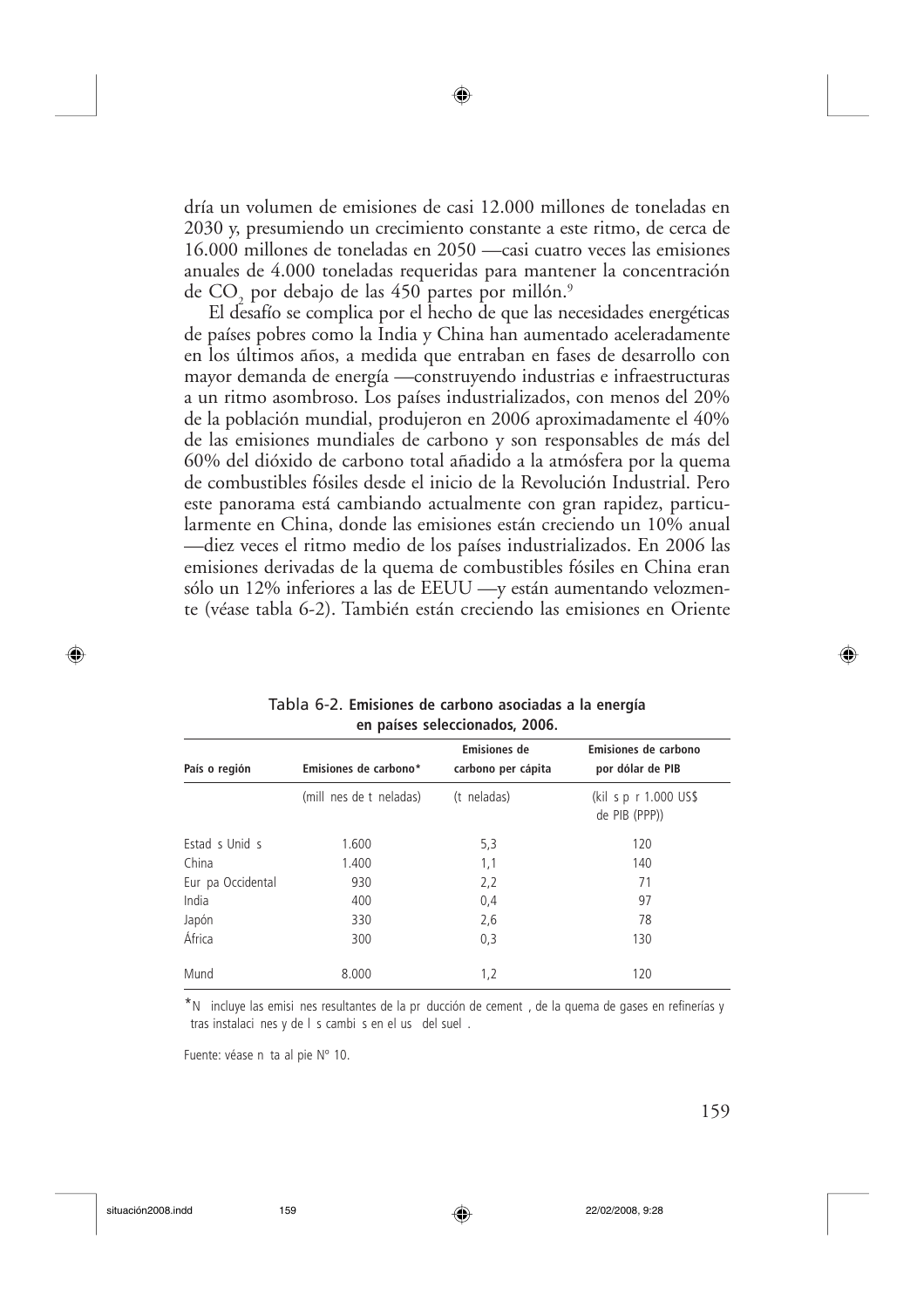Medio, donde el rápido crecimiento de la población, el aumento de la riqueza debido al petróleo y a unos precios muy bajos subvencionados, han disparado la demanda de energía.<sup>10</sup>

En la Cumbre Económica del G-8 celebrada en Alemania en junio 2007, Canadá, Francia, Alemania, Italia y Japón reclamaron una reducción del 50% de las emisiones globales para 2050 —acorde con la trayectoria requerida para mantener las concentraciones atmosféricas por debajo de las 450 partes por millón. Aunque Rusia y Estados Unidos se abstuvieron de firmar esta parte de la declaración final, es evidente que la necesidad de una reducción drástica de las emisiones está siendo aceptada cada vez por más dirigentes políticos y científicos. Se trata de un objetivo ambicioso y conseguirlo significará invertir la tendencia actual de incremento de las emisiones de dióxido de carbono, una tendencia que se prolonga ya durante más de siglo y medio.<sup>11</sup>

Proporcionar servicios energéticos a una economía mundial mucho mayor en 2050 a la vez que se reducen las emisiones a 4.000 millones de toneladas de carbono, requerirá un sistema energético muy diferente del actual. Para que el mundo en su conjunto reduzca a la mitad las emisiones en 2050, los actuales países industrializados tendrán que rebajar las suyas en más de un 80%. En una estrategia de lucha contra el cambio climático, alcanzar este objetivo depende de tres elementos: capturar y almacenar el carbono contenido en los combustibles fósiles, reducir el consumo de energía a través de nuevas tecnologías y estilos de vida y cambiar a tecnologías libres de carbono.<sup>12</sup>

En teoría, diversas combinaciones de estas tres estrategias podrían permitir alcanzar el objetivo. Los científicos de Princeton, Robert Socolow y Stephen Pacala, han desagregado la tarea pendiente en 15 «cuñas» de reducción de emisiones de 1.000 millones de toneladas entre las que los políticos pueden escoger, incluyendo opciones de ahorro energético y medidas como la construcción de enormes parques eólicos. La cuestión clave es qué combinación de estrategias minimizará la considerable inversión necesaria, proporcionando al tiempo un sistema energético seguro, saludable y duradero.<sup>13</sup>

Prescindir progresivamente del petróleo, el combustible fósil más importante en la actualidad, puede que resulte la parte más fácil de esta empresa. Está previsto que la producción de petróleo convencional toque techo y empiece a declinar en la próxima década o en la siguiente. Para 2050, la producción podría haber bajado un tercio o más respecto al nivel actual. Mientras tanto, es probable que crezca la dependencia en gas natural, menos explotado que el petróleo y que libera la mitad de carbono que el carbón por unidad de energía producida.<sup>14</sup>

⊕

160

⊕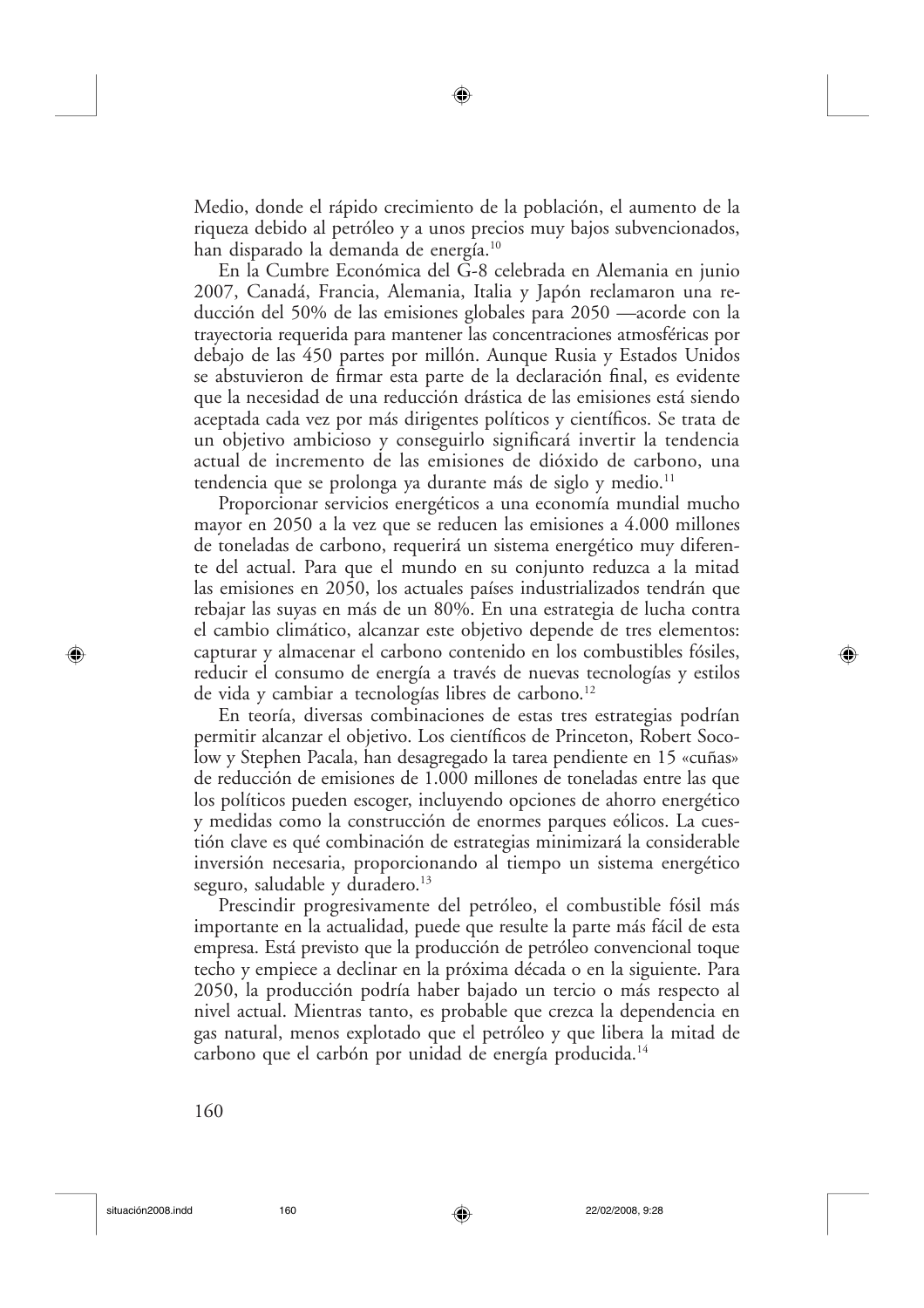Pero la disminución en el ritmo de hallazgos de yacimientos de petróleo y de gas natural está empujando a los mercados energéticos hacia combustibles fósiles más sucios e intensivos en carbono. El mayor problema para el clima mundial es el carbón, más abundante y con más proporción de carbono que el petróleo, y las fuentes «no convencionales» de energía como las arenas y pizarras bituminosas, cuya explotación está empezando a ser viable económicamente a los precios actuales del petróleo.

El papel central que juega el carbón en el problema del clima mundial ha llevado a los responsables de las decisiones políticas y a la industria a poner énfasis en la denominada captura y almacenamiento de carbono (CCS, por sus siglas en inglés). Aunque es probable que esto sea posible únicamente para usos muy grandes y centralizados de combustibles fósiles, muchos planificadores energéticos cuentan con ello. Esperan poder construir una nueva generación de centrales eléctricas equipadas con dispositivos que capturan el carbono antes o después de la quema de los combustibles fósiles, y que inyectan el CO<sub>2</sub> bajo tierra en reservorios geológicos o en las profundidades del océano, donde podría permanecer, en principio, durante millones de años.

El carbón puede gasificarse (como ya se hace en algunas centrales de última generación), separando el  $CO<sub>2</sub>$  de los demás gases, o puede quemarse directamente en una planta supercrítica de carbón pulverizado, que también permite capturar el dióxido de carbono. Existen tres importantes proyectos CCS en funcionamiento en Argelia, Canadá y Noruega. Las instalaciones de Argelia y de Noruega se limitan a capturar el CO, que se extrae con el gas natural, lo que es mucho más fácil que capturar CO<sub>2</sub> de la combustión de carbón. Las instalaciones de secuestro de Weyburn (Canadá), que captura CO<sub>2</sub> procedente de una planta de gasificación de carbón, ofrecen una demostración práctica mejor de la viabilidad técnica de esta opción. Sin embargo, estas instalaciones avanzadas no han pasado por los estudios de modelos, seguimiento y verificación necesarios para resolver muchas de las cuestiones técnicas pendientes.<sup>15</sup>

Estados Unidos, la Unión Europea, Japón y China han iniciado en los últimos años programas CCS financiados por sus gobiernos, pero el ritmo de estos programas es sorprendentemente lánguido, dada la urgencia del problema climático y el hecho de que gran parte de la industria de generación eléctrica espera que la tecnología CCS les permita seguir dependiendo de los cientos de centrales alimentadas con carbón que hoy suministran más del 40% de la electricidad del mundo. Un estudio de 2007 del Instituto de Tecnología de Massachussets (MIT) ha

◈

161

⊕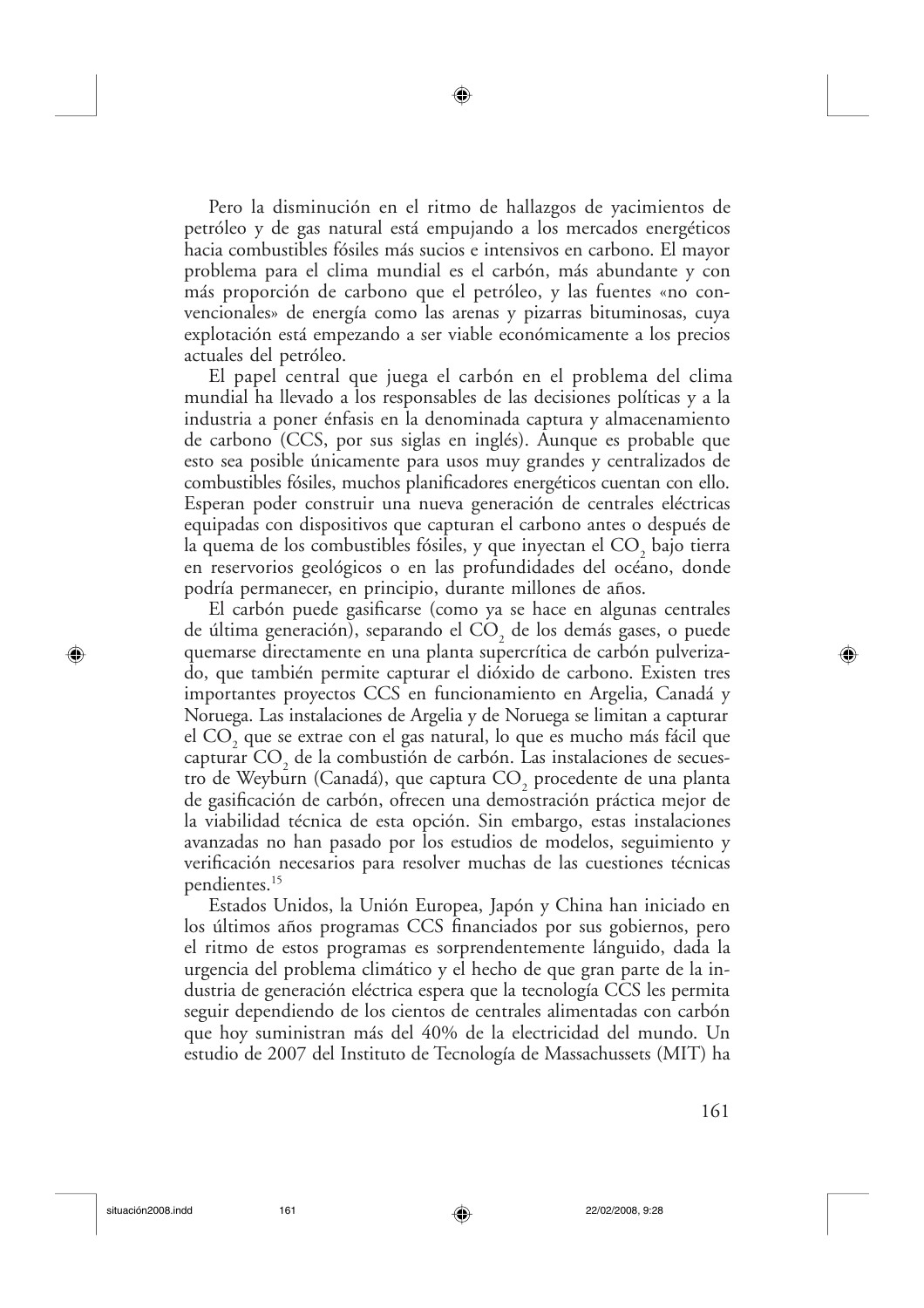llegado a la conclusión de que el principal programa de demostración de CCS a gran escala del Departamento de Energía de EEUU no está lo suficientemente avanzado como para permitir una comercialización rápida de las tecnologías clave. Localizar, realizar pruebas y autorizar reservorios a gran escala para almacenar dióxido de carbono es una tarea particularmente urgente.<sup>16</sup>

Teniendo en cuenta el dilatado plazo requerido para el desarrollo y demostración de esta tecnología, no se puede esperar que hasta 2020, como muy pronto, entre en funcionamiento un número significativo de centrales de carbón sin emisiones de carbono. Tampoco es posible garantizar que las centrales CCS puedan competir con otro tipo de fuentes de energía libres de carbono que probablemente hayan salido al mercado para entonces. Pero la cuestión principal es si no sería demasiado tarde, teniendo en cuenta los cientos de nuevas centrales eléctricas alimentadas con carbón que están siendo planificadas actualmente en China, Estados Unidos y otros países. Si queremos abrigar alguna esperanza de reducir a la mitad las emisiones de carbono para 2050, es difícil no llegar a la conclusión de que será preciso eliminar la combustión incontrolada del carbón y, además, cuanto antes. Mientras tanto, un número creciente de expertos en clima está pidiendo una moratoria en la construcción de nuevas centrales eléctricas alimentadas con carbón hasta que la tecnología CSS esté disponible.

#### Una verdad conveniente

Muchos ejecutivos de la industria energética objetan que reducir las emisiones de carbono con la rapidez a la que exhortan actualmente los científicos supondría arriesgarnos a un colapso económico. En opinión de muchos, las alternativas disponibles son sencillamente excesivamente limitadas, poco fiables y caras para constituir la solución. Por ejemplo, el vicepresidente estadounidense Dick Cheney describía en 2001 el ahorro energético como una «consideración moral», sin suficiente importancia para desempeñar un papel relevante en las propuestas de política energética que en aquel entonces estaba desarrollando. El Consejo Mundial de la Energía, que representa a las grandes empresas que dominan la economía energética actual, ha declarado en 2007 que las energías renovables «tienen enormes problemas prácticos. Es poco probable que puedan resolver el desafío de la *decarbonización* de la electricidad con suficiente rapidez para afrontar el cambio climático».<sup>17</sup>

⊕

⊕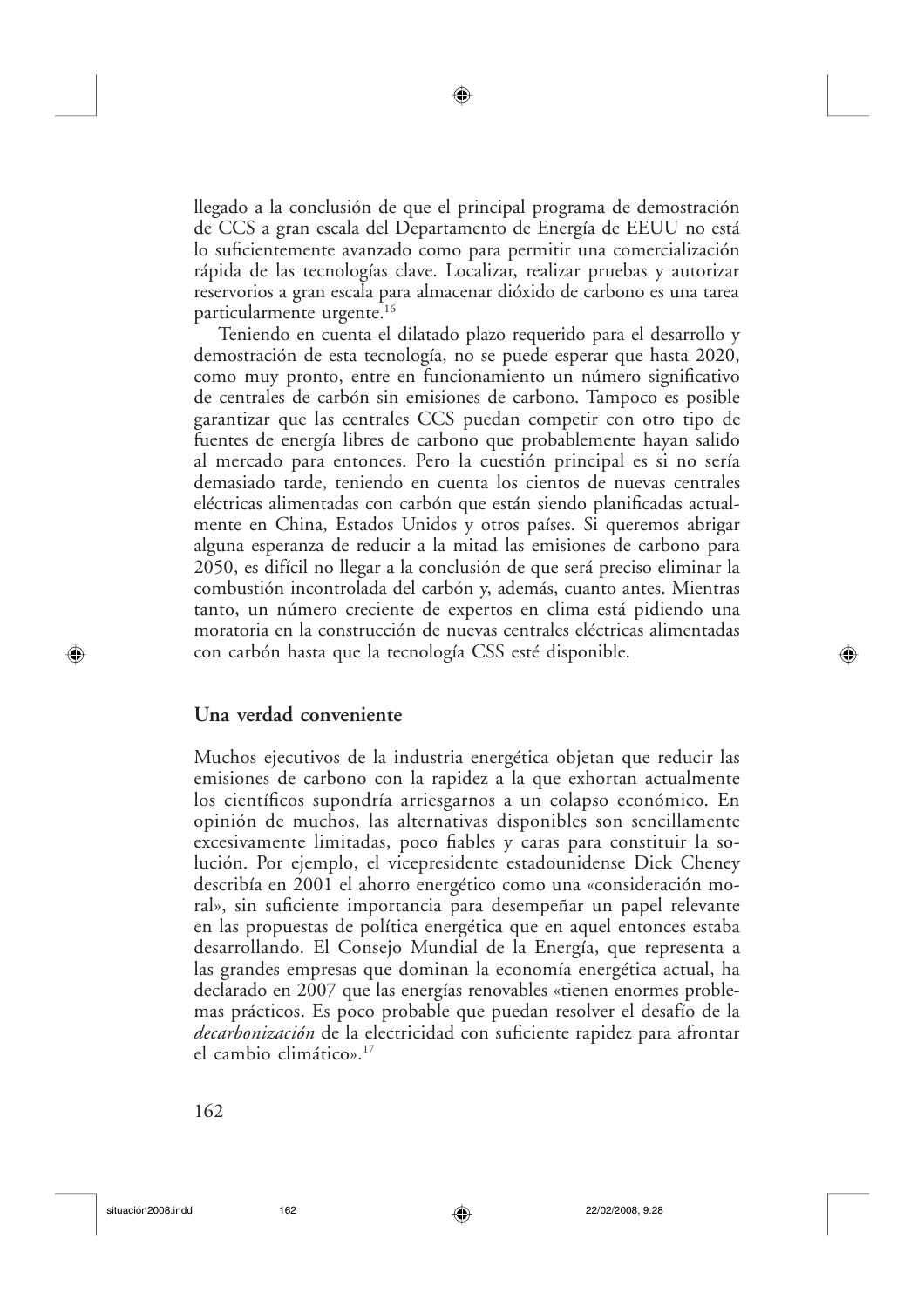Pero una revisión minuciosa de los estudios que evalúan el potencial de las nuevas opciones energéticas, así como el rápido avance que se está dando en innovación tecnológica y en políticas, indican lo contrario. Tanto las mejoras en productividad energética como la energía procedente de fuentes renovables son hoy abundantes  $-y$  las nuevas políticas y tecnologías están consiguiendo rápidamente que sean competitivas económicamente con los combustibles fósiles. Combinadas, estas opciones energéticas representan la alternativa más sólida al actual sistema energético, con capacidad para proporcionar los diversos servicios energéticos que demanda la economía moderna. Dada la urgencia del problema climático, no cabe duda de que ello es muy conveniente.

El primer paso para determinar la viabilidad de una estrategia energética segura, en términos de cambio climático, es evaluar la disponibilidad de recursos y el papel que podrían desempeñar. Los estudios demuestran que disponemos de una amplia base de recursos; los principales factores que limitan el ritmo de cambio son el desafío económico que supone acelerar las inversiones en energías alternativas y el reto político de superar las barreras institucionales a dicho cambio.

La productividad energética mide la capacidad de una economía de proporcionar servicios útiles a partir de la energía producida. Desde los primeros tiempos de la Revolución Industrial, la productividad energética ha avanzado constantemente; en Estados Unidos, la economía ha crecido un 160% desde 1973, mientras que el consumo energético ha aumentado un 31%, duplicando la productividad energética del país en este período. Alemania y Japón han conseguido incrementos comparables, a pesar de su mayor nivel de productividad inicial. Pero bastante más de la mitad de la energía producida se pierde todavía hoy día en forma de calor residual, en vez de utilizarse para satisfacer las necesidades energéticas.<sup>18</sup>

Ello sugiere que es enorme el potencial de mejora de la productividad energética en las próximas décadas. Bombillas, motores eléctricos, aires acondicionados, automóviles, centrales eléctricas, ordenadores, aviones y edificios son algunos de los cientos de sistemas y tecnologías que pueden hacerse mucho más eficientes, en muchos casos extendiendo el uso de tecnologías ya disponibles —como las bombillas fluorescentes y los vehículos híbridos. Se podría mejorar la productividad energética, todavía más, modificando el diseño de las ciudades —aumentando el transporte público y los trayectos a pie y en bicicleta, y reduciendo la dependencia del coche.

Un estudio global del potencial de mejora de la productividad energética realizado por el McKinsey Global Institute concluía que el

◈

163

⊕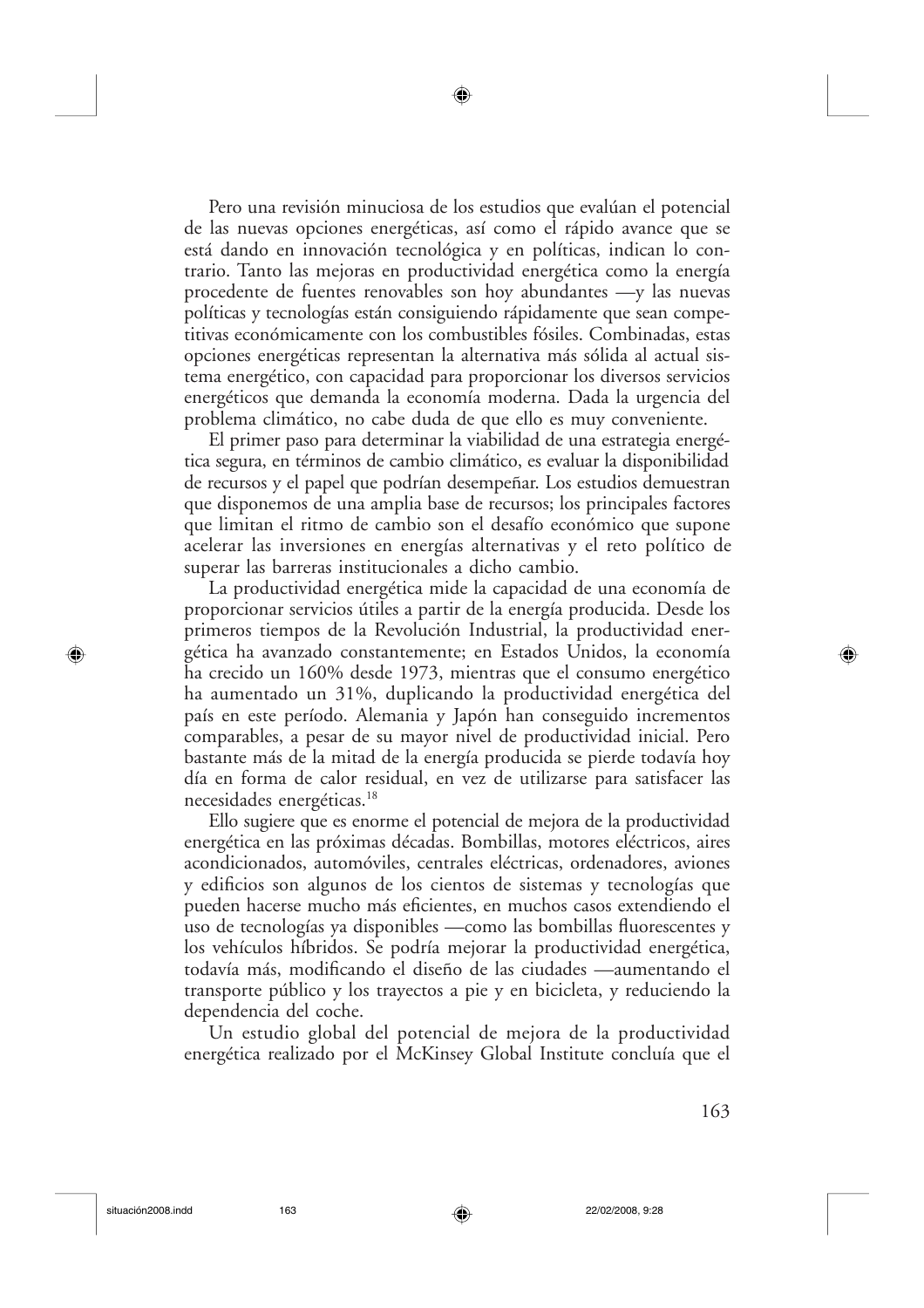ritmo de mejora anual podría incrementarse del 1 al 2% hasta 2020, lo que reduciría el aumento mundial de demanda energética a sólo un 1% anual. Si estas mejoras se prolongan hasta 2050, el crecimiento del consumo energético mundial podría mantenerse en alrededor un 50%, en lugar de multiplicarse por dos como prevén la mayor parte de los escenarios tendenciales. Esta gran diferencia equivale a la suma del consumo energético actual de Europa, Japón y Norteamérica.<sup>19</sup>

El mayor potencial de mejora reside en el elemento más básico de la economía energética — los edificios—, que podrían desarrollar mejoras de aislamiento, iluminación más eficiente y aparatos eléctricos mejores, con un coste que sería más que compensado por el ahorro en la factura eléctrica. Con las tecnologías disponibles hoy en día, como las bombas de calor geotérmicas que reducen en un 70% las necesidades energéticas de calor y de frío, es posible construir edificios con una demanda cero de energía, que no requieren combustibles fósiles. Todas las regiones tienen un potencial de mejora de la productividad energética sin explotar, pero los países en desarrollo, donde se suele partir de una productividad menor, tienen mayores posibilidades. Las mejoras futuras en la productividad energética no sólo reducirán el consumo de combustibles fósiles, sino que harán que sea más fácil y más asequible incrementar la utilización de fuentes de energía sin emisiones de carbono.<sup>20</sup>

En lo referente a la oferta, una de las fuentes de energía postcarbono que recibe más atención actualmente es la energía nuclear, que desempeña ya un importante papel en algunos países, pero cuya expansión se enfrenta a obstáculos considerables en las próximas décadas (véase cuadro 6-1). Las energías renovables, por el contrario, dependen de dos fuentes energéticas primarias abundantísimas: la luz del sol y el calor almacenado bajo la superficie de la Tierra. Los rayos solares que llegan a la superficie terrestre en sólo dos horas equivalen al consumo energético humano total de un año. Aunque gran parte de la luz solar se transforma en calor, también es el origen de la energía del viento, hidráulica, de las olas y de la biomasa, potencialmente aprovechables para uso humano. La humanidad nunca llegará a necesitar más que una pequeña parte de ese enorme flujo diario y renovable de energía. <sup>21</sup>

Varios estudios han evaluado la magnitud de los recursos renovables más importantes y en qué medida podrían contribuir a la economía energética algún día. Un estudio del Laboratorio Nacional de Energías Renovables de Estados Unidos, por ejemplo, concluía que la construcción de centrales solares térmicas en siete estados del país podría suministrar una energía equivalente a casi siete veces la actual capacidad de producción eléctrica de todas las fuentes. Y la instalación de placas

⊕

164

⊕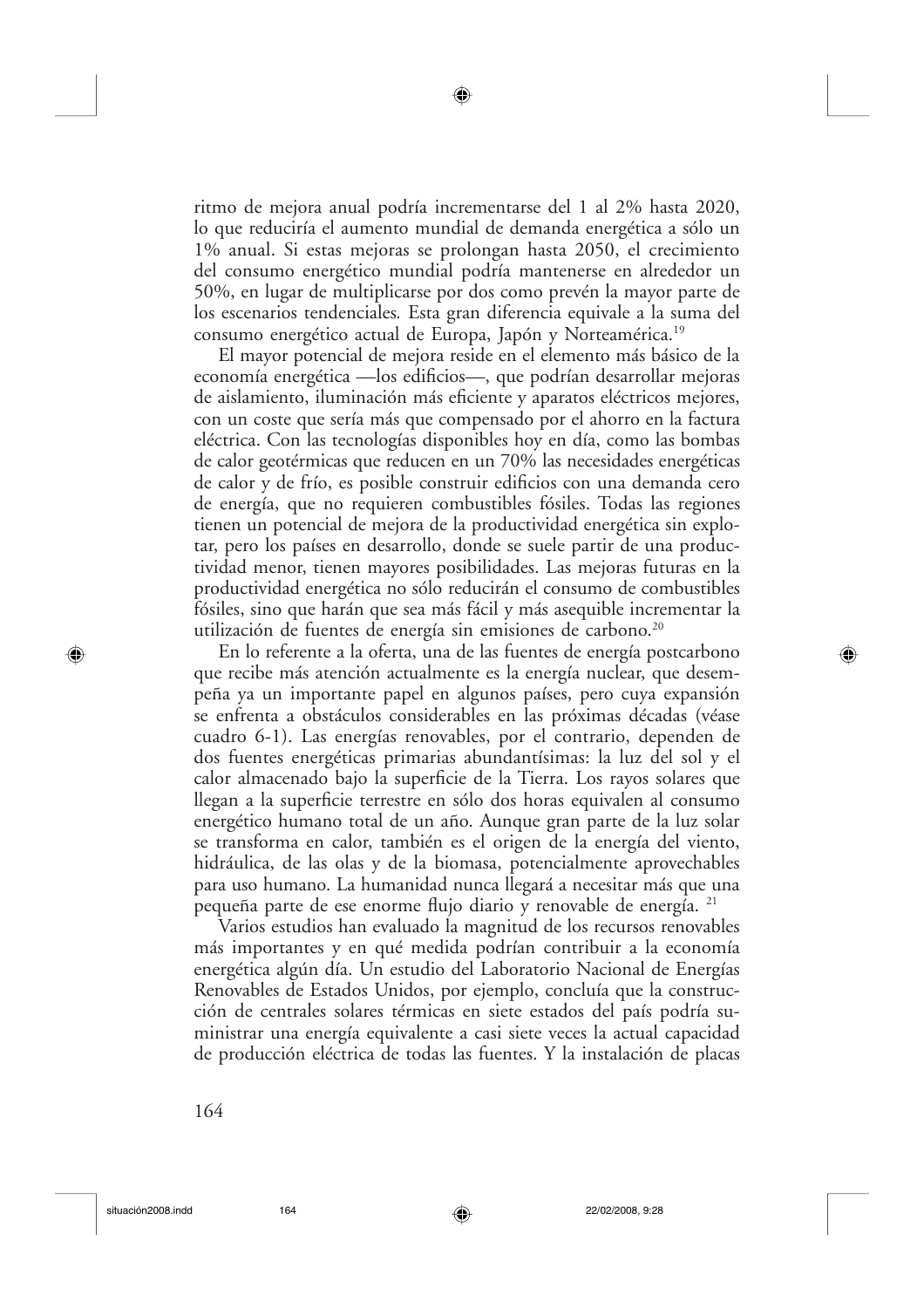#### Cuadro 6-1. ¿Y qué hay de la energía nuclear?

La energía nuclear es, en gran medida, una fuente de energía libre de emisi nes, que en te ría p dría ayudar a eliminar pr gresivamente | s c mbustibles fósiles. Más de 300 centrales nucleares pr p rci nan en la actualidad el 15% de la electricidad mundial. Per esta fuente de energía ad lece de t da una serie de pr blemas, fundamentalmente su elevad c ste y el rechaz de la p blación, que han paralizad su desarr Il durante más de 20 añ s en la may r parte de Eur pa y de N rteamérica. Durante la década pasada, la capacidad gl bal de generación nuclear ha aumentad a un ritm men r del 1% anual: en 2006, la capacidad nuclear creció en el mund 1 gigawati, mientras que la eólica creció 15 gigawati s.

En la actualidad se están haciend imp rtantes esfuerz s p r revitalizar la industria nuclear, impulsada p r una serie de fact res: preci s elevad s del gas natural, pre cupación p r el cambi climátic y una buena d sis de nuevas subvenci nes qubernamentales. L s avances tecn lógic s han hech que varias c mpañías desarr llen diseñ s de centrales ligeramente mej rad s, encaminad s a hacer las centrales más fáciles de c ntr lar, men s pr pensas a accidentes y más baratas. Las inn vaci nes más imp rtantes s n la n rmalización de diseñ s y la simplificación de l s pr cedimient s de aut rización. Hasta la fecha, hay d s centrales nucleares en c nstrucción en Eur pa, varias en China y Estad s Unid s prevé hasta 32 encarg s de plantas hasta finales de 2008. Lamentablemente para la industria, cada c mpañía está pr m viend un diseñ distint de central, limitand las p sibilidades de n rmalización.

Es demasiad pr nt para saber si estas centrales serán l suficientemente ec nómicas c m para desatar una nueva la de c nstrucci nes. La c nstrucción del primer react r eur pe nuev, en Finlandia, lleva d s añ s de retras y su presupuest se ha rebasad ya en más de 1.000 mill nes de dólares. Un estudi realizad p r un panel del Centr Keyst ne c mpuest p r académic s, expert s en energía y representantes de la industria, calculaba el c ste de la nueva energía nuclear en 8-11 céntim s de dólar p r kil wati h ra -- más cara que el gas natural y que la pr cedente de aer generad res. Y debid a I s grandes requerimient s de capital y al dilatad plaz para su puesta en pr ducción, las centrales nucleares c nllevan un fact r añadid de riesg que tras fuentes n tienen.

L s planificad res energétic s tendrán que c nsiderar asimism la escala y el ritm de c nstrucción que se requeriría para que la energía nuclear influyera de f rma decisiva en el pr blema del cambi climátic. Un equip de investigad res del Massachussets Institute f Techn I gy (MIT) calcula que sería necesari c nstruir de 1.000 a 1.500 react res nuev s hasta 2050 para que las nucleares desempeñaran un papel significativ en la reducción de las emisi nes gl bales, a un ritm de c nstrucción 20 veces más rápid que el de la década pasada y cinc veces may r que el máxim alcanzad p r la industria nuclear en l s añ s 80.

Much s defens res de la energía nuclear s stienen que es precis impulsarla, dada la urgencia de t mar medidas c ntra el cambi climátic. La rapidez, sin embarg, n es precisamente una de las virtudes de la industria nuclear. Planificar, tramitar la aut rización y c nstruir una s la central nuclear precisa habitualmente al men s una década, y es frecuente que las c nstruct ras incumplan I s plaz s de entrega de las bras. Debid a la escasez de pedid s de las últimas décadas, en la actualidad existe en el mund muy p ca capacidad de fabricación de much s de l s c mp nentes cruciales de las centrales nucleares. Recuperar esta capacidad llevará una década más.

Fuente: Véase n ta nº 21

♠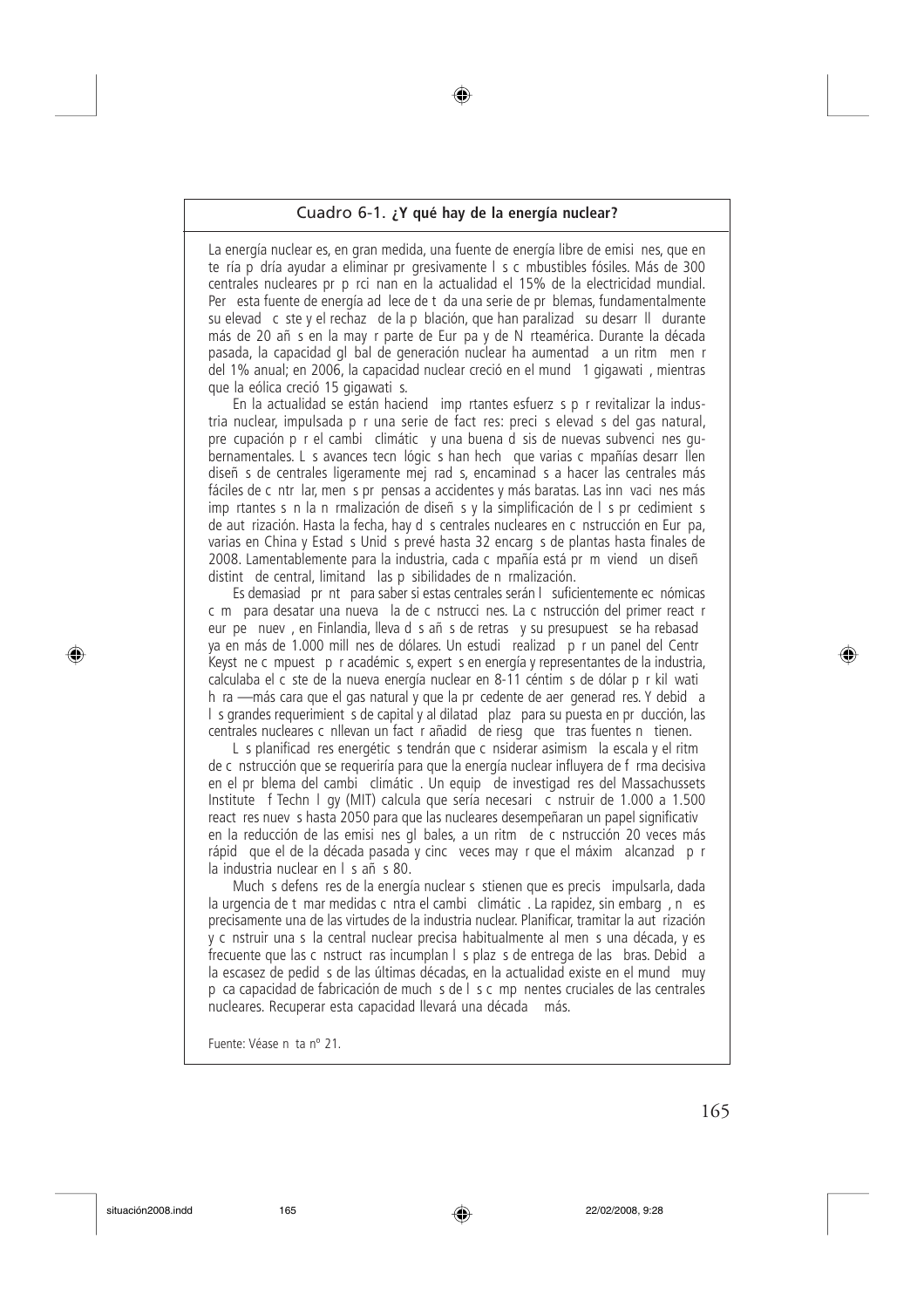solares en sólo la mitad de la superficie de tejados apropiada para ello podría suministrar el 25% de la electricidad estadounidense. En cuanto a la eólica, según el Laboratorio del Noroeste del Pacífico los recursos eólicos terrestres de Kansas, Dakota del Norte y Texas podrían satisfacer la totalidad de las necesidades eléctricas del país, incluso excluyendo grandes zonas por razones ambientales.

◉

Estos estudios demuestran que la disponibilidad de recursos no será un factor limitante, a medida que el mundo intenta sustituir los combustibles fósiles. Con mejores tecnologías, una mayor eficiencia y costes más bajos, algún día las energías renovables podrían sustituir prácticamente a los combustibles basados en carbono, tan vitales para la economía actual (véase gráfico 6-2 y tabla 6-3).<sup>22</sup>

#### Diseñar una nueva economía energética

El mayor obstáculo para una adopción generalizada de las fuentes de energía renovables es acoplarlas a un sistema energético diseñado para los combustibles fósiles, que tienen la ventaja de ser una fuente muy concentrada y de fácil almacenamiento. Para descarbonizar seriamente



◈

#### Gráfico 6-2. Recursos energéticos estimados disponibles utilizando las actuales tecnologías

166

situación2008.indd

⊕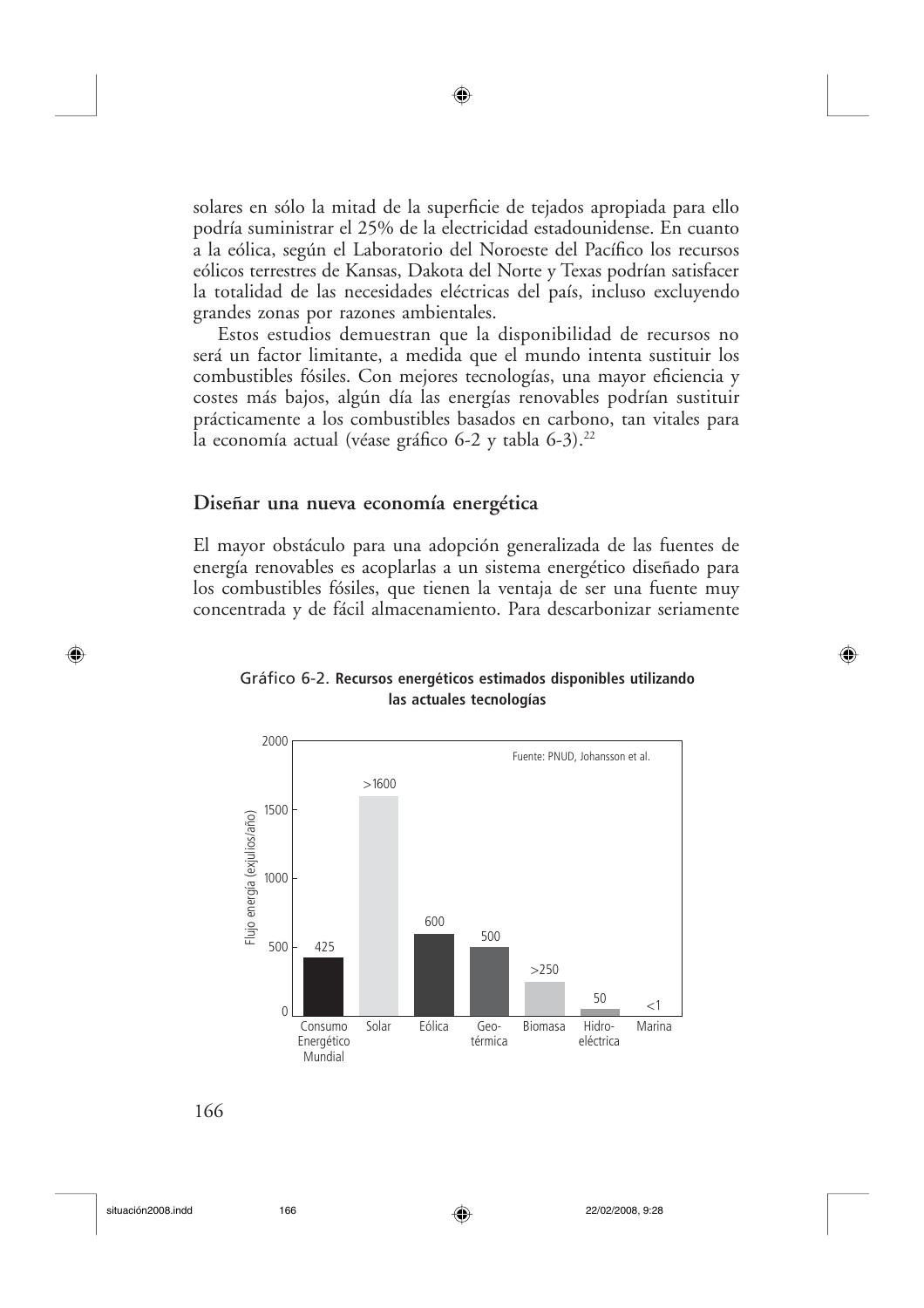la economía energética, es preciso encontrar la manera de suministrar energía a todo el sistema —desde el transporte hasta las últimas novedades de la electrónica— a partir de fuentes aparentemente efímeras como la solar y la eólica.

La electricidad constituye el elemento más importante del sistema energético actual, esencial para la iluminación, la refrigeración, la electrónica y muchos procesos industriales. Su importancia tenderá a aumentar a medida que las nuevas tecnologías permitan conectar a la red eléctrica coches híbridos y calentar y refrigerar viviendas eficientemente mediante bombas de calor geotérmicas. Resulta que la electricidad se produce, además, en plantas que son el mayor contribuyente al cambio climático y el más fácilmente sustituible: las centrales de carbón. Es una suerte, por tanto, que se pueda producir electricidad a partir de la energía solar, eólica, geotérmica, oceánica y la biomasa.

Desde el punto de vista de la generación, la principal desventaja de estas fuentes de electricidad es su intermitencia — la eólica y la solar,

| Fuente de energia                          | Contribución potencial                                                                                                                                                             |  |
|--------------------------------------------|------------------------------------------------------------------------------------------------------------------------------------------------------------------------------------|--|
|                                            | C lent d res de qu s I res P drí n suministr r I mit d del qu c liente mundi l                                                                                                     |  |
| $PI \ncs s   res$                          | P drí n gener r el 10% del suministr de l red eléctric de<br>EEUU p r 2030                                                                                                         |  |
| Centr les eléctric s s l res               | L c p cid d de gener ción s l r de 7 est d s del sud este<br>de EEUU es de más de 7.000 gig w ti s - c si 7 veces l<br>c p cid d de gener ción est d unidense de t d s l s fuentes |  |
| Energí eólic                               | P drí suministr r el 20% de l electricid d mundi l; l t t li-<br>d d de l s necesid des eléctric s de l Unión Eur pe p drí<br>b stecerse c n p rques eólic s m rin s               |  |
| Bims                                       | En EEUU se p drí disp ner de 1.000 mill nes de t nel d s<br>p r us s energétic s en 2025, sustituyend   tercer p rte<br>del c nsum ctu I de petróle                                |  |
| C   r ge térmic                            | P drí p rt r 100 gig w ti s de c p cid d de gener ción<br>sól en EEUU                                                                                                              |  |
| Energí térmic de l s l s<br>y de l s cén s | A I rg pl z su c ntribución p drí ser del mism rden de<br>m gnitud que el ctu l c nsum energétic mundi l.                                                                          |  |

Tabla 6-3. Contribución potencial estimada de los recursos energéticos renovables

Fuente: Vé se n t nº 22.

167

⊕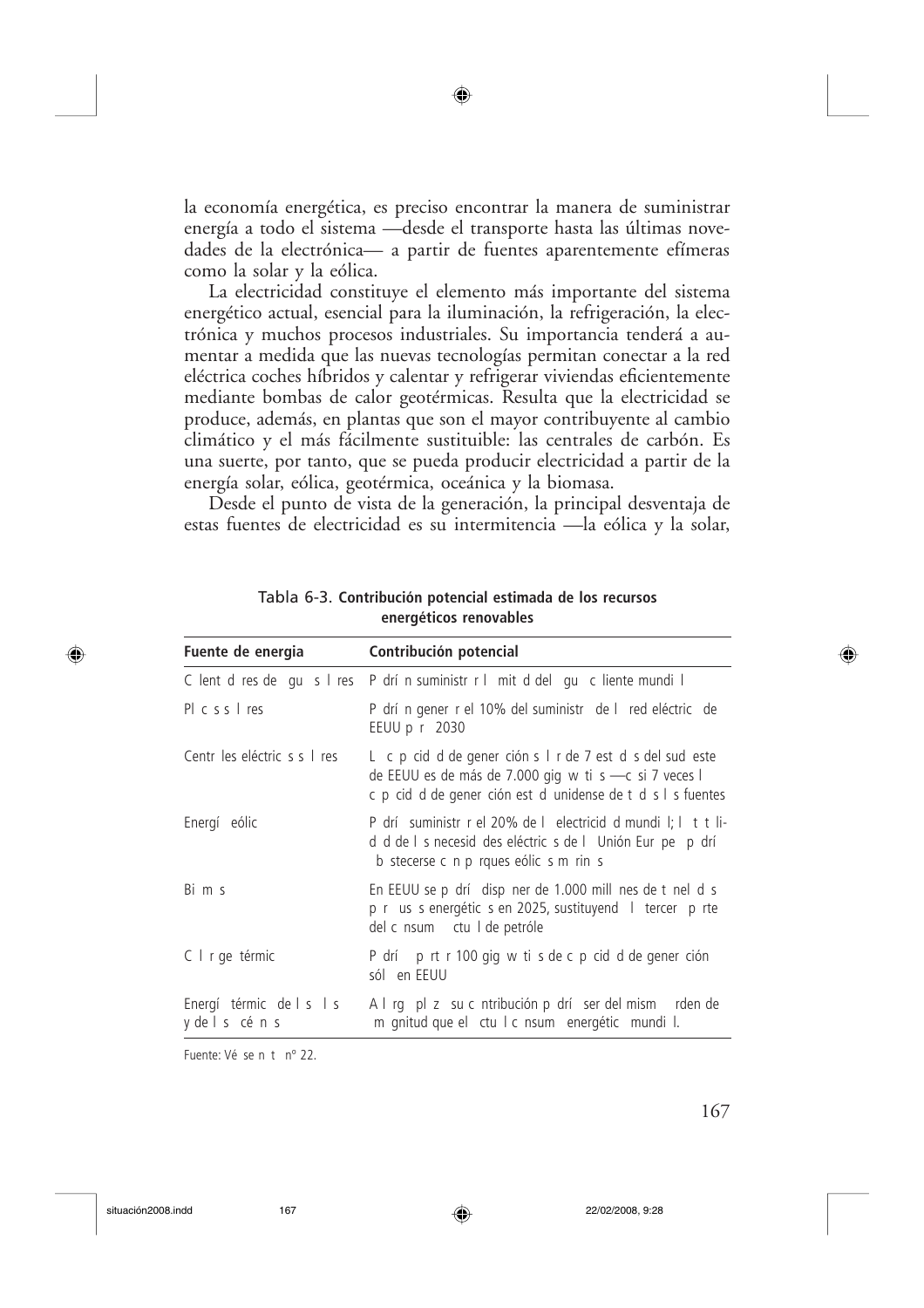por ejemplo, suelen estar disponibles solamente entre un 25-40% del tiempo, dependiendo de la tecnología y su ubicación. Sin embargo, la intermitencia no resulta un problema tan importante para las energías renovables como suponían antaño los ingenieros de las eléctricas. Las compañías eléctricas ya están acostumbradas a responder a fluctuaciones en la demanda, e incluso las centrales convencionales cierran algunas veces de forma imprevista. La intermitencia, por tanto, no es un nuevo concepto, aunque sí requiere una cierta planificación y estar dispuestos a adaptar el funcionamiento de la red a medida que aumenta el grado de penetración de las renovables.

Las empresas eléctricas cuentan ya en algunas regiones con cierta experiencia en gestionar redes que distribuyen energía procedente de un número considerable de aerogeneradores. En EEUU, varias empresas han descubierto que cuando un 10% del pico de demanda eléctrica se cubre con energía eólica, se requieren únicamente pequeñas rectificaciones en el funcionamiento de la red. Y en algunas regiones del norte de Europa, donde la eólica aporta más de un 20% del máximo suministro eléctrico, se requiere únicamente un cierto fortalecimiento de las redes y ligeras adaptaciones en el funcionamiento de otras fuentes de generación. Las redes que cuentan con una capacidad de producción hidroeléctrica importante pueden aumentar la generación siempre que lo necesitan, pero la mayor parte utiliza generadores de gas para incrementar el suministro cuando hay un pico de demanda, o cuando otras fuentes de generación no están funcionando. Fortalecer la capacidad de predicción del tiempo e interconectar los parques eólicos dispersos también permite a las empresas de distribución evitar la mayor parte de los problemas asociados a una gran dependencia eólica.<sup>23</sup>

A medida que se reduzca la dependencia en carbón durante las próximas décadas, es probable que muchas regiones superen el umbral del 20% de generación procedente de eólica, solar y otras fuentes intermitentes de energía. Para ello pueden optar por una combinación cualquiera de tres estrategias: añadir capacidad de generación local utilizando microturbinas y pilas de combustible, utilizar redes digitales «inteligentes», con mayor flexibilidad en cuanto se refiere a equilibrar demanda y suministro, y desarrollando capacidad de almacenar energía económicamente para que esté disponible cuando se necesite.

Las redes digitales permitirían al sistema eléctrico funcionar de forma parecida a las redes de internet —una red controlada electrónicamente que responde en tiempo real a las decisiones de los usuarios, proporcionando el mismo tipo de eficiencia, interconexión y precisión que los dispositivos digitales a los que alimenta. Una ventaja de este tipo

◈

168

⊕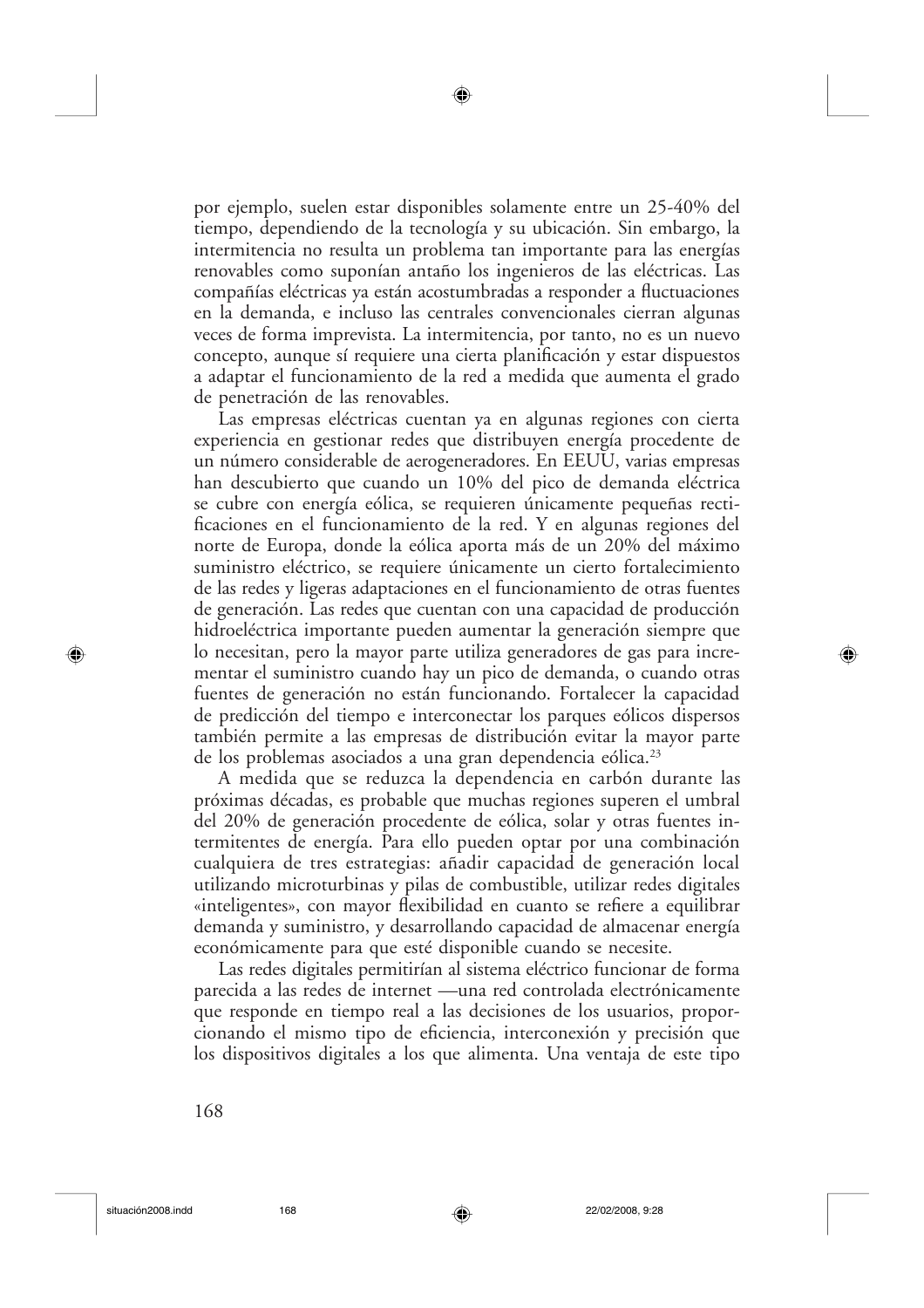de sistema es que el contador eléctrico puede ser transformado en un portal para consumidores que transmite instantáneamente información sobre precios, permitiendo apagar los aparatos cuando suben o cuando el suministro no procede de fuentes renovables. Kart Yeager, que dirige la Galvin Electricity Initiative, considera que la introducción de redes de distribución digitales mejorará la capacidad de conseguir mayores niveles de utilización de fuentes renovables intermitentes.<sup>24</sup>

La capacidad para almacenar energía también se está desarrollando rápidamente. El deseo de los gestores de parques eólicos de poder acceder a los «créditos de capacidad» obtenidos por generar electricidad durante los picos de demanda ha llevado a algunos a estudiar alternativas de almacenamiento, principalmente en forma de aire comprimido, que puede mantenerse en tuberías subterráneas de acero o en determinadas formaciones geológicas. Una compañía tiene previsto montar un compresor bajo la estructura que aloja los componentes del generador y hacer que el aire comprimido baje por la torre, almacenándolo bajo tierra; cuando se necesita electricidad, el compresor funciona al revés, generando electricidad. TXU, una de las grandes eléctricas de Texas, abandonó recientemente sus proyectos de construcción de ocho centrales de carbón y está pensando en sustituirlas por un parque eólico de 3.000 megavatios — mayor que los que había en funcionamiento— que puede que incluya mecanismos de almacenamiento por aire comprimido.<sup>25</sup>

El desarrollo de baterías menos caras y de más larga duración facilitará todavía más una mayor utilización de las energías renovables. Los aparatos electrónicos portátiles y los vehículos híbridos eléctricos están aumentando rápidamente la demanda de baterías de última generación de níquel e hidruro metálico y de litio; a medida que se abarate y se generalice este tipo de baterías, permitirán a las compañías eléctricas y a los consumidores complementar la generación micro-solar dispersa con almacenamiento disperso. Y la introducción por General Motors y Toyota en los próximos años de coches híbridos, cuyas baterías se pueden recargar en un enchufe, permitirá que los automóviles funcionen con energía solar y eólica así como con biocarburantes renovables, pudiéndose conectar a la red y utilizarse como «centrales punta» cuando la demanda sea alta.<sup>26</sup>

La nueva generación de microgeneradores que está siendo desarrollada ayudará también a unas redes de distribución eléctrica flexibles y seguras. Generadores de gas de pequeño tamaño, motores Stirling y pilas de combustible pueden producir fácilmente la tercera parte del suministro eléctrico total, aprovechándose el calor residual en los edificios donde están instalados. Y a diferencia de las grandes centrales que

⊕

169

⊕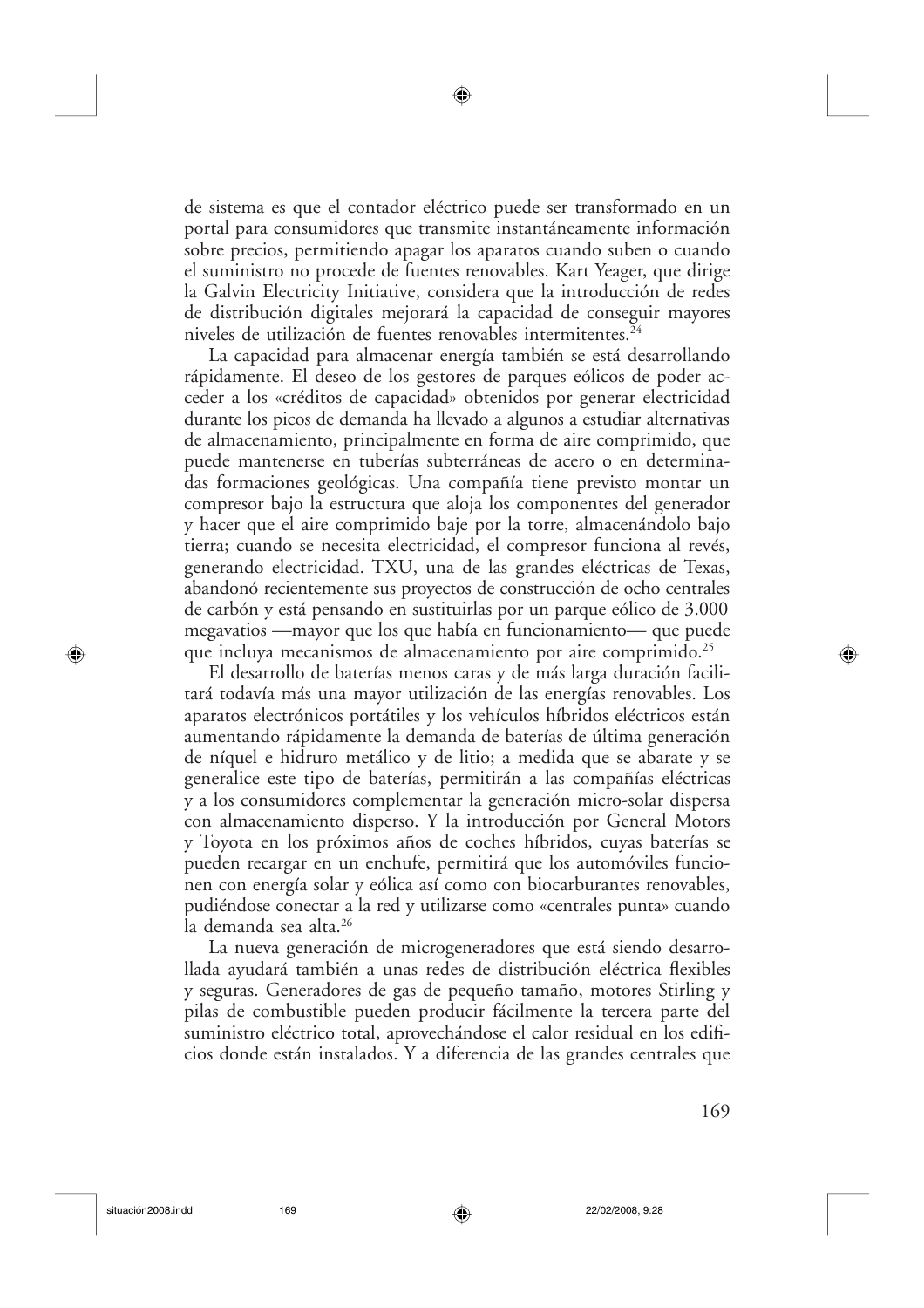dominan la generación eléctrica actual, los microgeneradores tienen una gran capacidad de respuesta rápida a las oscilaciones de demanda. A largo plazo, el gas natural que fluye actualmente por las tuberías de gas del mundo puede que sea sustituido por hidrógeno o por amoniaco producido a partir de una amplia gama de recursos renovables.

La posibilidad de integrar nuevos recursos energéticos en la infraestructura energética existente acelerará la transición y reducirá los costes. La energía eólica ya está siendo incorporada a muchas redes de distribución, y también se está añadiendo etanol a la gasolina. En Brasil, la mayor parte de los vehículos nuevos están preparados para funcionar con una mezcla de etanol y de gasolina. En Alemania, los productores locales han empezado a añadir biogás (metano) a las tuberías de gas natural. Y en Japón muchos propietarios de vivienda están generando electricidad con células fotovoltaicas, produciendo electricidad para la red de suministro local y extrayéndola en determinados momentos.<sup>27</sup>

#### La economía del cambio

Cuando se encontró petróleo por primera vez en Pennsylvania, en la década de 1860, se trataba de un producto con muy poca utilidad: mucho más caro que el carbón y completamente inútil para el transporte hasta el desarrollo de refinerías y del motor de combustión interna. Incluso cuando se empezó a generalizar el uso del petróleo para iluminación, a finales del siglo XIX, era inconcebible pensar que se convertiría en la principal fuente de energía —y mucho menos que transformaría la economía global.

La historia de la transformación de la economía sigue un curso que resulta familiar. Las tecnologías y los negocios dominantes suelen ser fiables y económicos, y con el tiempo desarrollan una red de apoyos institucionales y políticos que les permiten resistirse a los cambios eficazmente. Las nuevas tecnologías y negocios empiezan generalmente ocupando un nicho de un mercado más amplio, ofreciendo servicios más caros que satisfacen necesidades especializadas. Con el tiempo, el nuevo competidor se hace más económico y amplia su cuota de mercado, abaratando costes hasta competir con ventaja con la tecnología dominante, y remodelando gradualmente la infraestructura institucional para adaptarla a sus necesidades. Frecuentemente, la transición de una generación de tecnología a la siguiente es gradual al principio, acelerándose a medida que las ventajas económicas empiezan a jugar a su favor.

⊕

170

⊕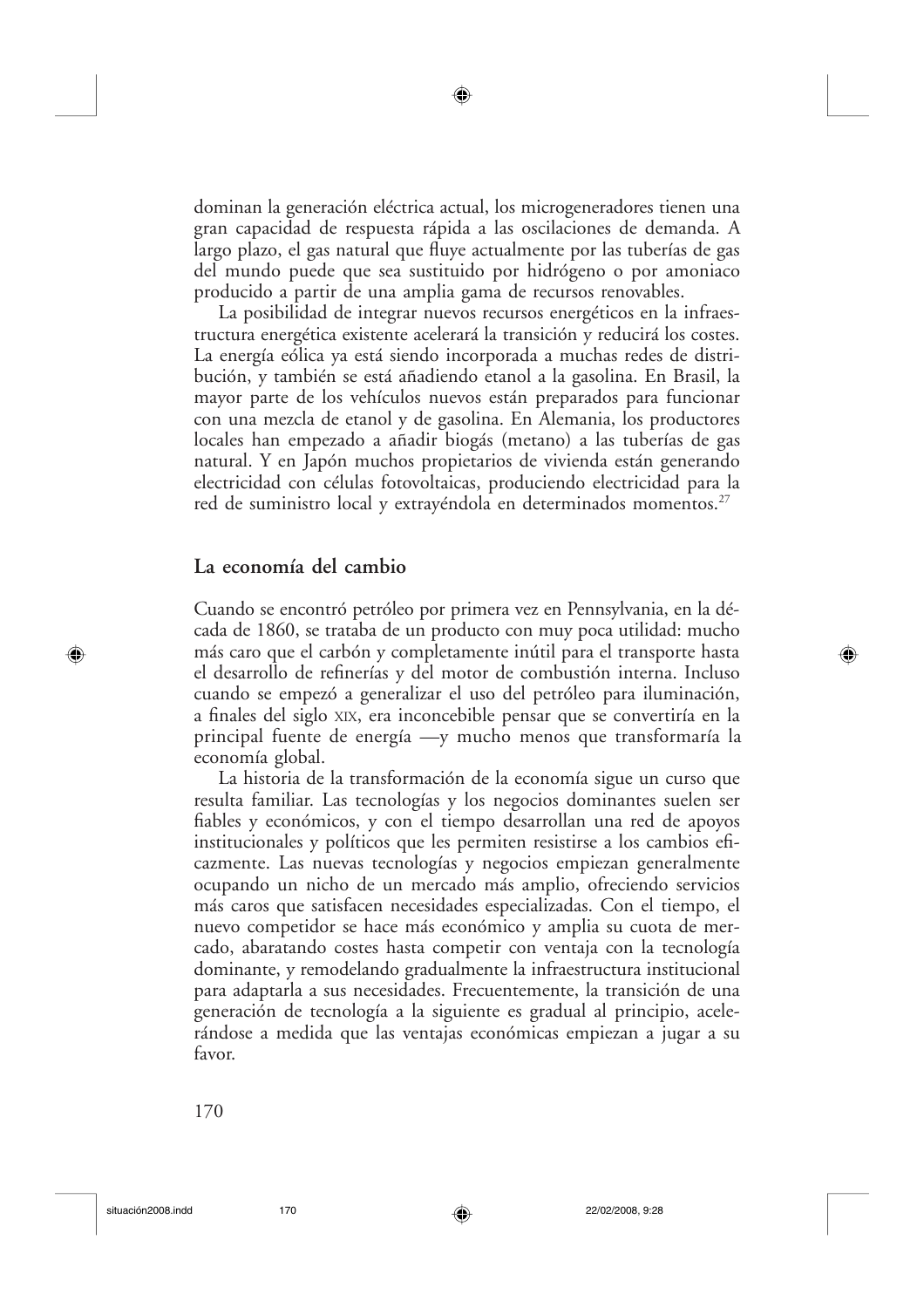En opinión de muchos, el sector energético está todavía lejos de este tipo de transformación. Las nuevas fuentes de energías renovables representan menos del 2% del total del suministro energético, y en 2007 el apoyo del gobierno de EEUU al I+D en renovables ascendía a poco más de 600 millones de dólares —aproximadamente lo que el gobierno se gasta en Iraq en un sólo día. Pero estas cifras no reflejan la reciente inyección de capital y de tecnología del sector privado, ni el hecho de que los pioneros de las energías renovables, hoy día, no son sólo el sector de las «tecnologías energéticas», sino que vienen de campos tan diversos como la física de semiconductores, la biotecnología, la aerodinámica y la ingeniería informática.<sup>28</sup>

◉

A lo largo de los cinco últimos años, la fabricación de aerogeneradores ha crecido un 17% anual y la de células fotovoltaicas a un ritmo del 46% anual. Este rápido crecimiento ha convertido a estas industrias en negocios lucrativos, con una demanda que supera la oferta y beneficios en rápido ascenso. En 2006 se invirtieron unos 52.000 millones de dólares en energías renovables, un aumento del 33% respecto a 2005 (véase gráfico 6-3). La inversión en energías renovables es ya una cuarta parte de la de la industria petrolera —y le está ganando terreno muy rápidamente. Algunas de las mayores empresas del mundo han realizado importantes inversiones en renovables, incluyendo Applied Materials (fotovoltaica), BP (eólica y fotovoltaica), General Electric (eólica), DuPont

#### Gráfico 6-3. Inversiones globales en energies renovables, 2000-2006



⊕

171

◈

situación2008.indd

♠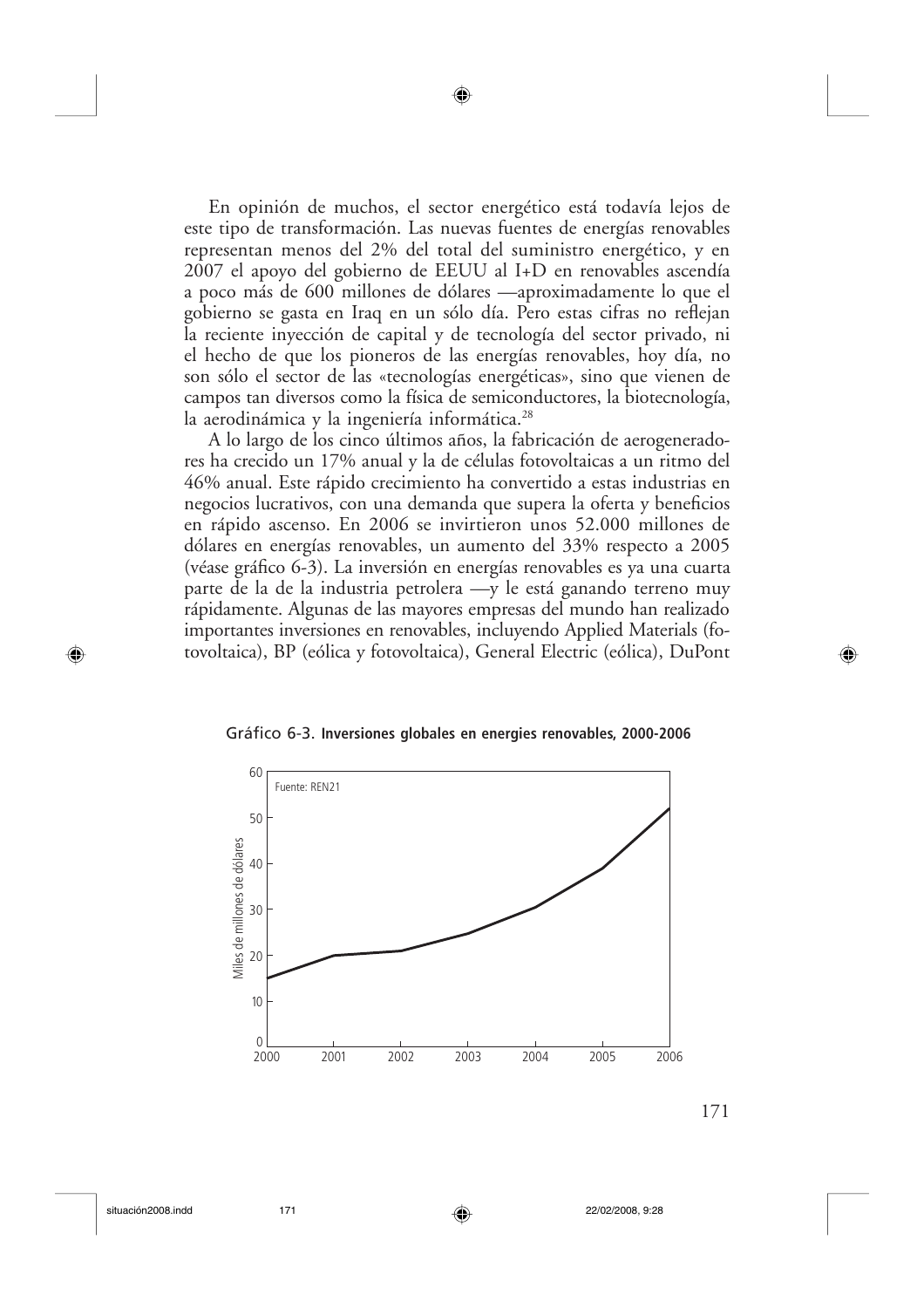(biocarburantes), Goldman Sachs (eólica y solar central), Mitsubishi (eólica), Royal Dutch Shell (eólica, hidrógeno y fotovoltaica), Sharp (fotovoltaica), y Siemens (eólica).<sup>29</sup>

El I+D empresarial en tecnologías de energías limpias alcanzó los 9.100 millones de dólares en 2006. Una sola compañía, Vestas Wind Systems, gastó en 2006 120 millones de dólares en I+D eólica, mientras que el gobierno de EEUU invertía menos de 50 millones de dólares. Incluso estas cifras subestiman el I+D privado, que es frecuente que forme parte de proyectos comerciales, excluyendo también las inversiones en I+D de la empresa privada, financiadas muchas de ellas con capital riesgo y otras formas de inversión en valores. Las inversiones de capital riesgo y en valores en energías limpias ascendieron a un total de 8.600 millones en 2006, un 69% más que en 2005 y diez veces más que en 2001 (véase Capítulo 13). A principios de 2007, estas inversiones habían contribuido a crear 146 nuevas empresas de energías limpias, con nombres como Nanosolar, Celunol, SunPower (FuerzaSolar), E3 Biofuels (Biocarburantes E3) y Miasole, casi todas ellas esforzándose por desarrollar y comercializar nuevas tecnologías energéticas.<sup>30</sup>

Puede que estas compañías minúsculas revolucionen la industria de las nuevas energías, siguiendo los pasos de compañías como Microsoft y Google, que dominaron el mercado muy pronto frente a competidores más consolidados, aportando niveles de innovación que las grandes empresas rara vez son capaces de lograr.

En Silicon Valley, las energías limpias están contribuyendo a impulsar una recuperación post-puntocom. Aunque es lamentable que no se haya empezado antes a invertir en serio en energías renovables, los conocimientos y tecnologías disponibles actualmente permitirán a la industria alcanzar objetivos de rendimiento y coste que no hubieran sido posibles en el pasado.

Un ejemplo es la fotovoltaica, donde los fabricantes están aplicando multitud de estrategias para reducir las necesidades de materiales, aumentar la eficiencia y rebajar los costes de fabricación de las estructuras cristalinas que dominan este mercado. Otras compañías están desarrollando materiales fotovoltaicos nuevos del grosor de una película, que prometen espectaculares reducciones de coste. Con una demanda de materiales FV que supera la oferta en los dos últimos años, los precios han invertido temporalmente su tendencia habitual a la baja. Pero la industria tiene previsto aumentar su capacidad de fabricación hasta ocho veces en los próximos tres años y es probable una impresionante caída de precios, incentivando el desarrollo de nuevas aplicaciones y la apertura de mercados que no serían factibles hoy día.<sup>31</sup>

⊕

172

⊕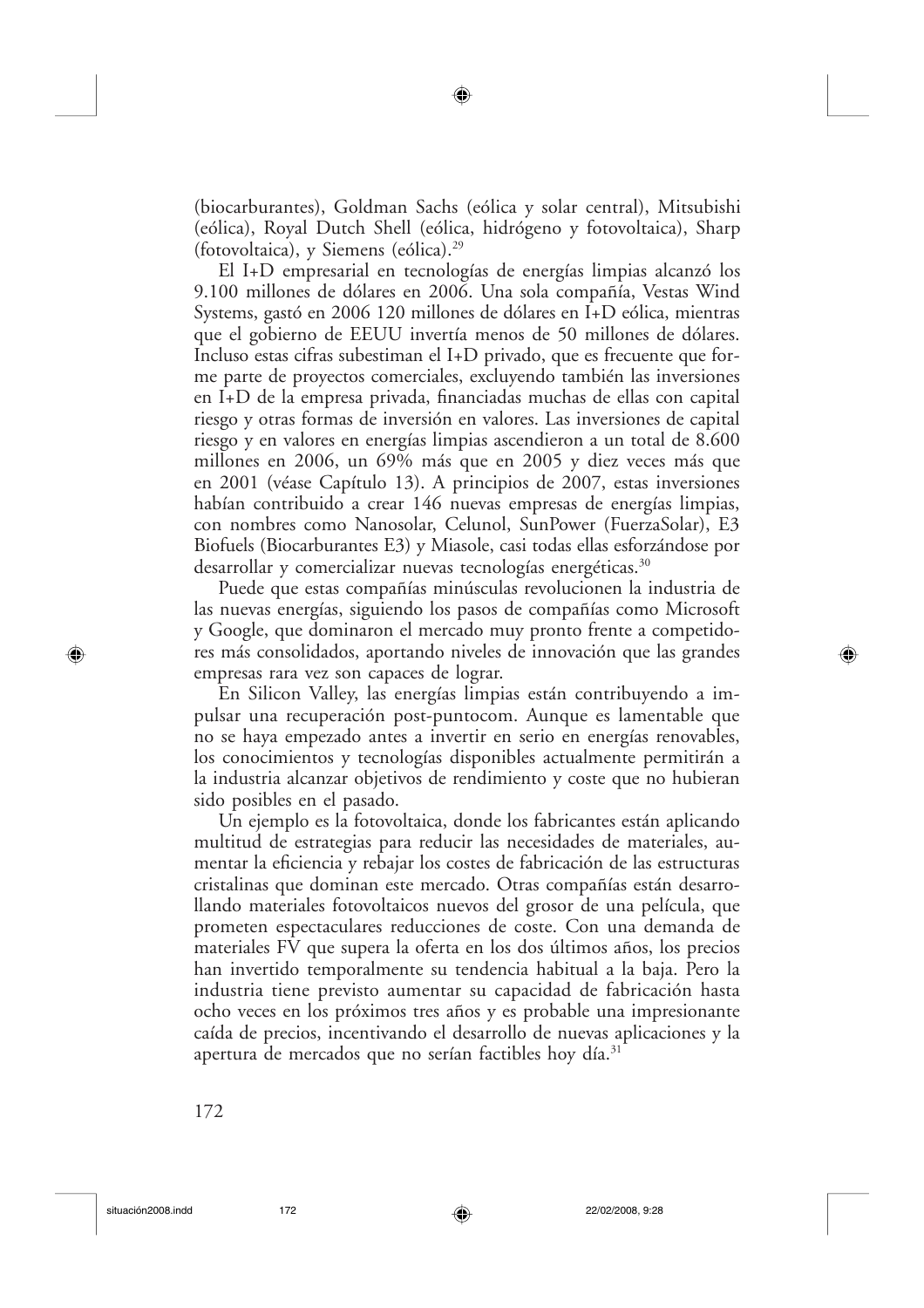Además del avance tecnológico, la economía de las energías renovables se beneficiará del aumento de escala de la producción — el mismo fenómeno que ha hecho que las televisiones, los ordenadores personales y los teléfonos móviles pasen de ser artículos de lujo destinados a una avanzadilla de aficionados a la tecnología con alto poder adquisitivo, a bienes de consumo para un mercado de masas. Un análisis de los costes de producción de varios fabricantes realizado por la consultora Boston Consulting Group concluía que cada vez que la producción acumulada de un aparato manufacturado se multiplica por dos, los costes de producción bajan entre un 20 y un 30%.<sup>32</sup>

La producción anual de aerogeneradores se duplica actualmente cada tres años, y la eólica es ya competitiva en EEUU frente a la generación eléctrica en centrales de gas. Y sería competitiva frente a las centrales de carbón si éstas tuvieran que abonar el gravamen sobre  $CO<sub>2</sub>$  fijado en Europa, de 32 dólares por tonelada. La generación de electricidad a partir de energía solar cuesta todavía el doble que la suministrada por la red en la mayor parte de los mercados, pero su producción anual se multiplica por dos cada dos años -lo que debería reducir costes a la mitad en los próximos 4 a 6 años.<sup>33</sup>

#### Hacer que los mercados de la energía funcionen

Los avances tecnológicos, la subida de precios de la energía y la creciente adopción de medidas para poner precio a las emisiones de carbono, en muchas regiones del mundo, han creado un mercado extraordinariamente favorable a las nuevas tecnologías energéticas. Sin embargo, alcanzar un punto de inflexión en la economía energética dependerá no sólo de estas sencillas variables, sino de más factores. Prácticamente en todo el mundo los mercados energéticos están muy regulados y son complejos, a menudo ineficientes y rara vez previsibles. El futuro de la economía energética y del clima del mundo en los próximos años estará tremendamente influido por cientos de decisiones sobre políticas adoptadas en el ámbito internacional, nacional y local, y por el hecho de que estas políticas se puedan mantener o no.

Muchos economistas especializados en energía afirman que los combustibles fósiles dominan el mercado hoy día debido a unos costes sustancialmente más bajos comparados con otras alternativas. Ello sugiere que poner precio al carbono —probablemente con un impuesto sobre el dióxido de carbono o una normativa de techo de emisiones como la europea— resolvería el problema del clima. Establecer incen-

173

⊕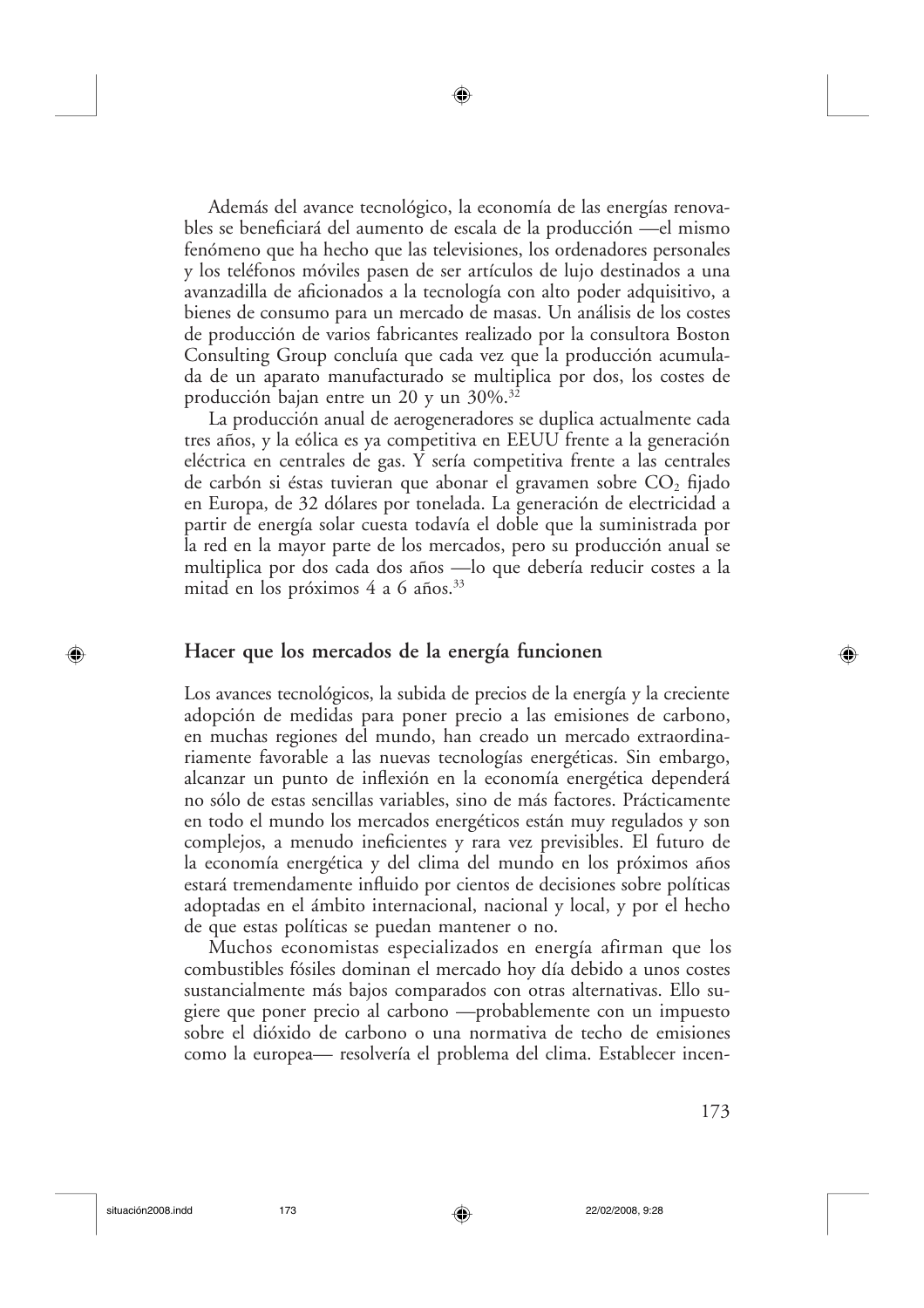tivos correctos vía precios es un paso esencial, pero los límites de esta medida quedan demostrados por el impacto relativamente modesto que ha tenido en el consumo el incremento de 50 dólares del precio del barril de petróleo en los últimos cinco años. Este aumento equivale a un precio del dióxido de carbono de 120 dólares por tonelada; el actual precio de un crédito de carbono en Europa es de 32 dólares por tonelada, mientras que uno de los principales textos legislativos sobre clima que el Congreso de EEUU tendrá que discutir establece un techo de 12 dólares para el precio del carbono —equivalente a 5 dólares por barril de petróleo.<sup>34</sup>

La visión económica neoclásica presupone un mundo sin fricciones, en el que compradores y vendedores manejan toda la información y capital que necesitan y en el que no existen barreras importantes que frenen la introducción de nuevas tecnologías. Llevada al extremo, la visión económica neoclásica suena a fundamentalismo económico, pues describe una economía idealizada, mecanicista, inexistente en el mundo real. A partir de la década de 1920, la investigación económica ha demostrado que los costes de las transacciones pueden limitar enormemente la eficacia de los mercados, mientras que otras investigaciones sugieren que es frecuente que el comportamiento de las personas no se ajuste a las normas neoclásicas. El economista y Premio Nobel Douglass North ha demostrado que las leyes, costumbres y prioridades sociales influyen enormemente en el funcionamiento de la economía. Sin ellas, la mayor parte de los mercados sería muy ineficiente o no funcionaría.<sup>35</sup>

Puesto que los mercados de la energía han sido forjados, casi más que ningún otro, por políticas gubernamentales, limitaciones institucionales y el poder de grandes empresas industriales, la simple teoría económica aporta muy poca luz sobre como incentivar el cambio. La industria de generación eléctrica se ajusta particularmente mal al modelo neoclásico, puesto que está muy regulada por los gobiernos con el objetivo de favorecer el desarrollo de sistemas eléctricos grandes y fiables, con una compañía dominando la mayor parte de las redes de distribución local y propietaria en algunos casos de los tendidos además de las centrales eléctricas.

Aunque en general este modelo económico ha conseguido suministrar electricidad a un precio asequible a miles de millones de personas, ha potenciado principalmente la expansión de la oferta, incentivando mucho menos las posibilidades de mejora de la eficiencia energética. La normativa ha favorecido una generación intensiva en combustible a expensas de instalaciones más pequeñas, intensivas en capital. El resultado es un sistema eléctrico que está muy lejos del ideal económico y

⊕

174

⊕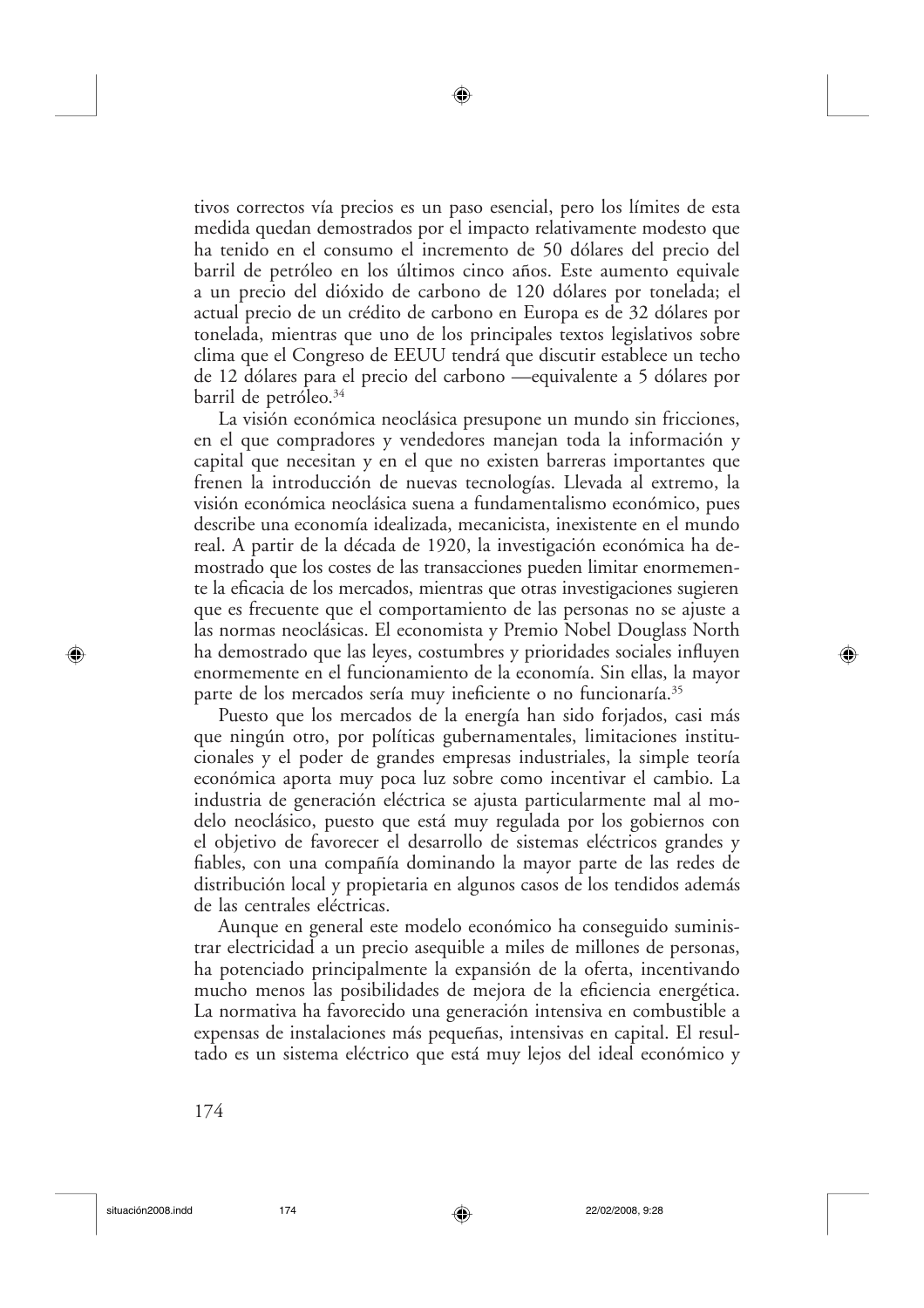que requerirá importantes reformas si se quiere maximizar su eficiencia económica, y aún más si se quiere que asuma las inmensas externalidades ambientales asociadas al cambio climático.

Los beneficios de casi todas las eléctricas vienen determinados por la administración, basándose en el volumen vendido de energía. Esto supone naturalmente que defiendan el crecimiento: cuanta más electricidad compren los consumidores, más ganancias para la empresa. Y mientras lo apruebe la administración, la construcción de una central no entraña riesgos puesto que no existe ningún competidor y el consumidor corre con los costes. La empresa eléctrica tampoco asume muchos riesgos si la central quema un combustible, cuyo precio está sujeto a grandes variaciones, pues los contratos permiten repercutir asimismo el incremento de precio al consumidor.

Aunque en teoría los consumidores debieran ser los primeros interesados en invertir en eficiencia energética siempre que resulte económico, se enfrentan a muchos problemas, entre otros la falta de capital para invertir en medidas de ahorro y falta de información sobre qué inversiones tienen sentido. Ante la falta de demanda, los potenciales fabricantes e instaladores de equipos para mejorar la eficiencia energética tienen pocos incentivos para aumentar la producción o crear negocios que facilitarían este tipo de mejoras.

Una de las formas más fáciles de superar estas barreras del mercado es la adopción de normas obligatorias. Desde la década de los 70, muchos gobiernos exigen que los aparatos domésticos, los motores de los vehículos y los edificios cumplan unos criterios mínimos de eficiencia, y estas normas se están haciendo más rigurosas con el tiempo. Ha llegado el momento de endurecer aún más los estándares, y muchos gobiernos están avanzando rápidamente en ese sentido. Por ejemplo, las normas de eficiencia media de los coches pasarán dentro de poco a ser de 20 kilómetros por litro en Japón y 21 kilómetros por litro en Europa. Y en EEUU el Congreso está estudiando la posibilidad de endurecer este estándar, que lleva más de dos décadas estancado, en 11,7 kilómetros por litro. Otro ejemplo de medidas para exigir mejoras de eficiencia es la legislación aprobada en Australia recientemente para hacer desaparecer progresivamente el uso de casi todas las bombillas incandescentes, sustituyéndolas por bombillas fluorescentes cuatro veces más eficientes.

También se está utilizando la legislación para obligar a la construcción de edificios más eficientes y para exigir la incorporación de las renovables a las redes de suministro eléctrico, así como en los mercados de combustibles líquidos. Varios gobiernos nacionales y 24 estados en EEUU tienen una «cartera obligatoria de renovables» que exigen que

◈

175

⊕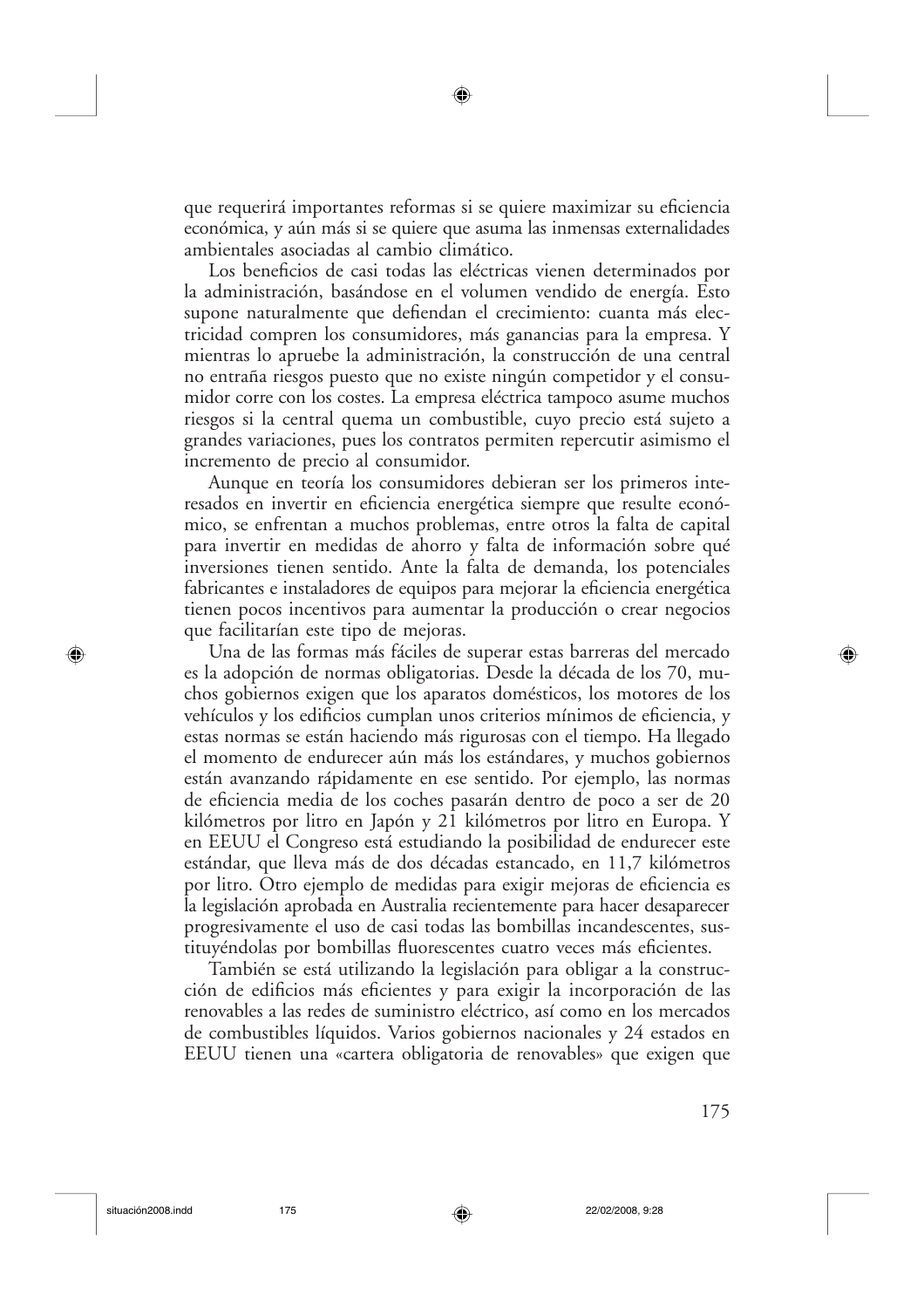las compañías distribuidoras adquieran una determinada cantidad de electricidad procedente de fuentes renovables. En España, una actualización reciente del Código Técnico de Edificación requiere que todos los nuevos edificios cuenten con sistemas de energía solar térmica para suministrar agua caliente. A partir de abril 2008, el gobierno del estado de Baden-Wurttemberg, en Alemania, exigirá que el 20% de la energía utilizada para calefacción en los nuevos edificios proceda de fuentes renovables. Brasil, Estados Unidos y la Unión Europea son algunas de las administraciones que exigen una proporción mínima de mezcla de biocarburantes en la gasolina y en el gasoil, promoviendo así su consumo. $37$ 

Este tipo de obligaciones puede parchear algunos de los agujeros de la economía de mercado, pero en el mejor de los casos constituye un instrumento poco contundente, que no aprovecha plenamente el poder del mercado para generar cambios. Aunque cumple una función de protección muy útil, que asegura al menos ciertos cambios y que desaparezcan del mercado las peores tecnologías, es también esencial que los mercados recompensen la innovación y las inversiones que se esfuerzan por conseguir el mejor rendimiento posible. Un paso importante, en este sentido, es desacoplar las ganancias de las eléctricas del volumen de energía vendido, introduciendo fórmulas que recompensen un mejor servicio a menor coste. California ha efectuado ya este cambio y como resultado de ello y de otras políticas, los californianos consumen menos de la mitad de electricidad por persona que el resto de los americanos (véase gráfico 6-4).<sup>38</sup>

El experto en eficiencia energética y antiguo funcionario de la Agencia de Protección Ambiental de EEUU, John Hoffman, ha propuesto una estrategia adicional para incentivar las inversiones en eficiencia: un «puente» que permita a los fabricantes y a los instaladores beneficiarse del ahorro derivado de la instalación de equipamiento más eficiente en los edificios. Ello les motivaría a mejorar las tecnologías constantemente, a trabajar con las eléctricas para acelerar el desarrollo de nuevos mercados, y a aumentar la escala tanto de producción como de instalación, para poder así rebajar costes. Este mecanismo podría utilizarse, asimismo, para potenciar la introducción de tecnologías micro, como la fotovoltaica, así como bombas de calor geotérmicas. Hoffman ha propuesto también un sistema similar para motivar la producción y venta de vehículos más eficientes.<sup>39</sup>

Los gobiernos europeos han desarrollado otra herramienta económica para incentivar la inversión en energías renovables. A principios de los años 80, Dinamarca decidió reducir su dependencia de la generación

⊕

176

⊕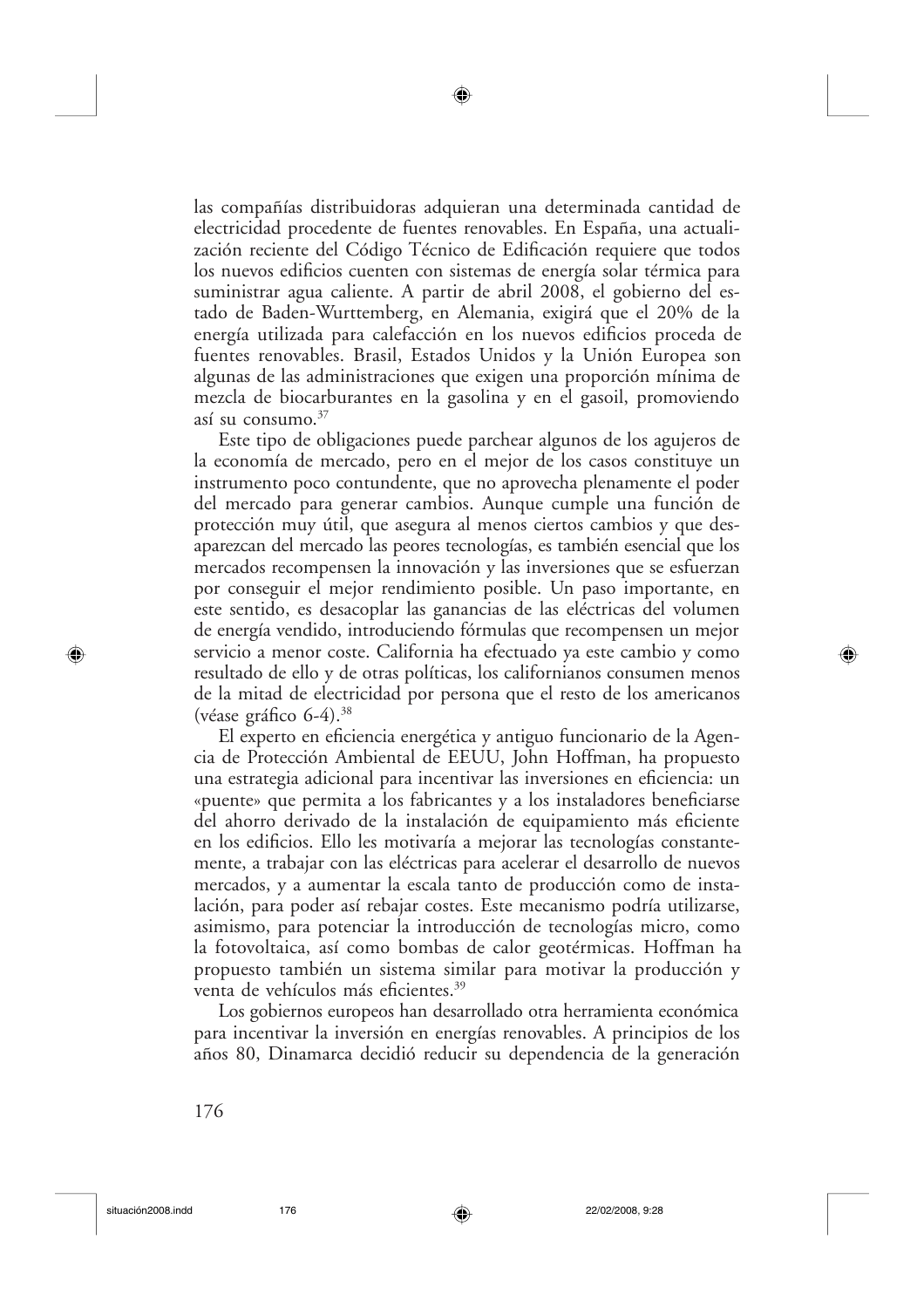eléctrica alimentada con carbón, promoviendo la incorporación del sector agrícola al negocio eléctrico, a través de la venta de energía eólica y de energía producida a partir de biomasa a las compañías distribuidoras a un precio fijado por el gobierno. Con ello se evitó que las eléctricas cerraran el paso a posibles competidores y se ha conseguido reducir la dependencia de Dinamarca en combustibles fósiles, haciendo que el país sea puntero en la generación eléctrica de fuentes renovables.<sup>40</sup>

◉

Alemania y España adoptaron leyes de acceso al mercado similares en los 90, con lo que estos países han pasado rápidamente a ocupar los primeros puestos en el desarrollo de energías renovables. Con el tiempo, los precios fijados por los gobiernos han sido revisados a la baja, a medida que bajaba el coste de las tecnologías renovables. Como resultado de esta Ley, Alemania está a la cabeza en capacidad de generación fotovoltaica y eólica, a pesar de sus modestos recursos en sol y en viento.<sup>41</sup>

#### El punto de inflexión definitivo

Hay buenas razones para pensar que el mundo puede estar a punto de experimentar una importante transformación de los mercados

#### Gráfico 6-4. Consumo eléctrico per cápita, California y resto de Estados Unidos, 1960-2006





◈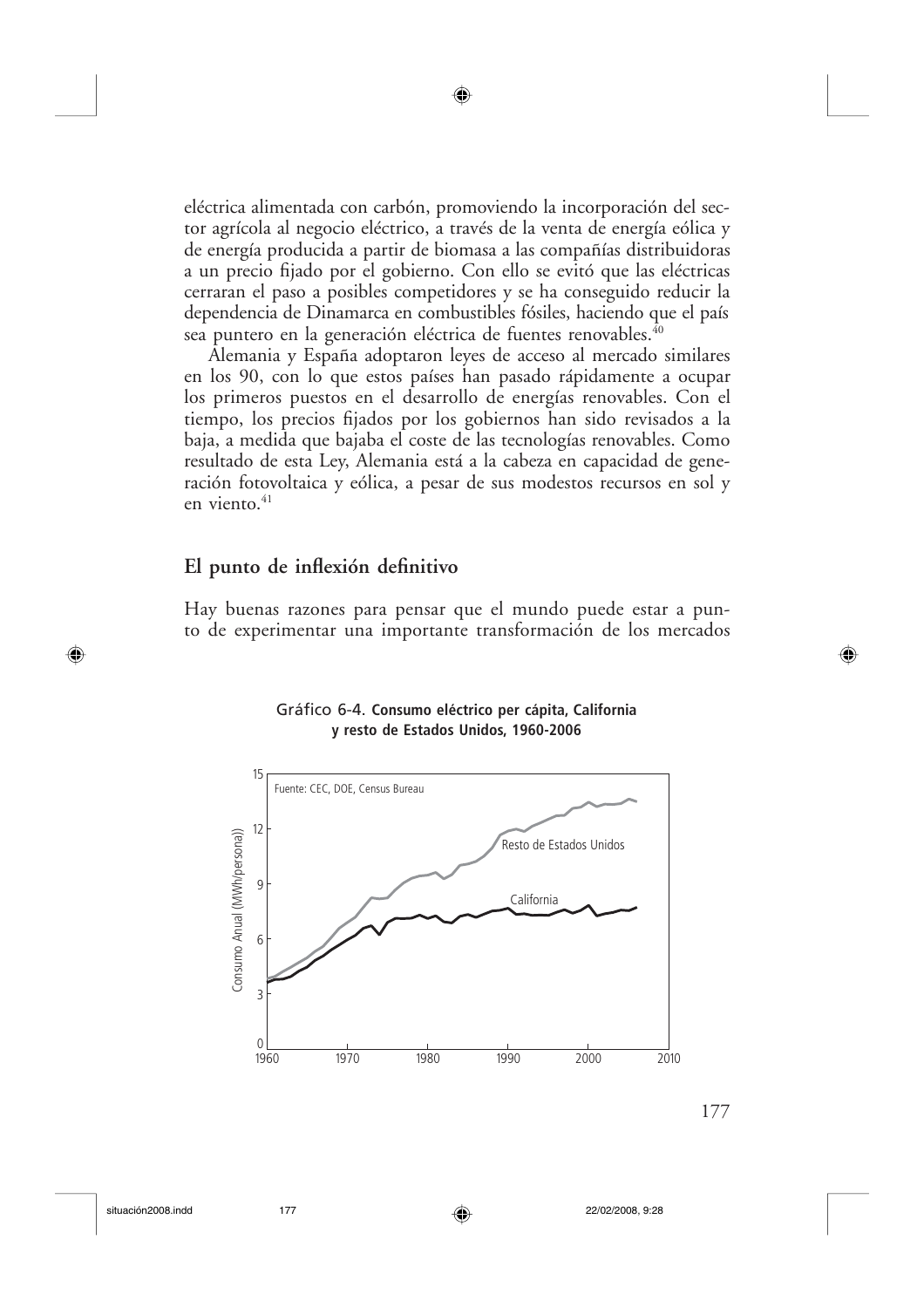energéticos. La potente interacción de avances tecnológicos, inversión privada y reformas de las políticas han llevado a un ritmo de cambios desconocido desde que hace un siglo personajes como Thomas Edison y Henry Ford propiciaran la última gran revolución energética. Pero, será esto suficiente? El cambio acelerado y los billones de dólares de inversión que Nicholas Stern calcula que se necesitan para cambiar el curso de los acontecimientos y frenar el cambio climático ¿se harán realidad en los próximos años?42

Es posible que la respuesta a esta pregunta no la encontremos en el desordenado mundo de la economía sino en el más desordenado incluso de la política. ¿Es posible eludir el enorme poder de la industria actual en aras del bien común? El tiempo apremia. Sólo en Estados Unidos se han propuesto 121 centrales eléctricas de carbón. De construirse, podrían llegar a producir 30.000 millones de toneladas de dióxido de carbono a lo largo de los 60 años de su vida útil. Y China está construyendo un número similar de centrales de carbón todos los años.<sup>43</sup>

Durante el año 2007 se ha asistido a indicios crecientes de que los años de parálisis política en lo concerniente al cambio climático podrían estar tocando a su fin, espoleados por las advertencias científicas y la preocupación ciudadana. Uno de los indicadores de este cambio es la oposición local y nacional de los ambientalistas a muchas de las centrales de carbón previstas, algunas de las cuales ya han sido descartadas. Alemania ha anunciado recientemente que en 2018 cerrará una industria de carbón que lleva siglos en producción. Especial mención merecen varios acontecimientos políticos sucedidos durante 2007, con un enorme potencial de cambio:

⊕

- 27 grandes empresas estadounidenses desde Alcoa y Dow Chemical hasta Duke Energy, General Motors y Seros— han anunciado su apoyo a una normativa nacional sobre emisiones de  $CO<sub>2</sub>$ .
- La Unión Europea se ha comprometido a reducir sus emisiones de dióxido de carbono para 2020 hasta un 20% menos del nivel registrado en 1990, y los estados miembros están ampliando sus programas de eficiencia energética y de renovables para cumplir con estos objetivos.
- China ha anunciado su primera política nacional sobre el clima, comprometiéndose a fortalecer sus programas de eficiencia y de renovables y reconociendo que sus anteriores políticas eran insuficientes.
- 17 estados de EEUU han iniciado la regulación de las emisiones de CO<sub>2</sub>, intensificando las presiones en este sentido sobre el Congreso

⊕

⊕

22/02/2008, 9:28